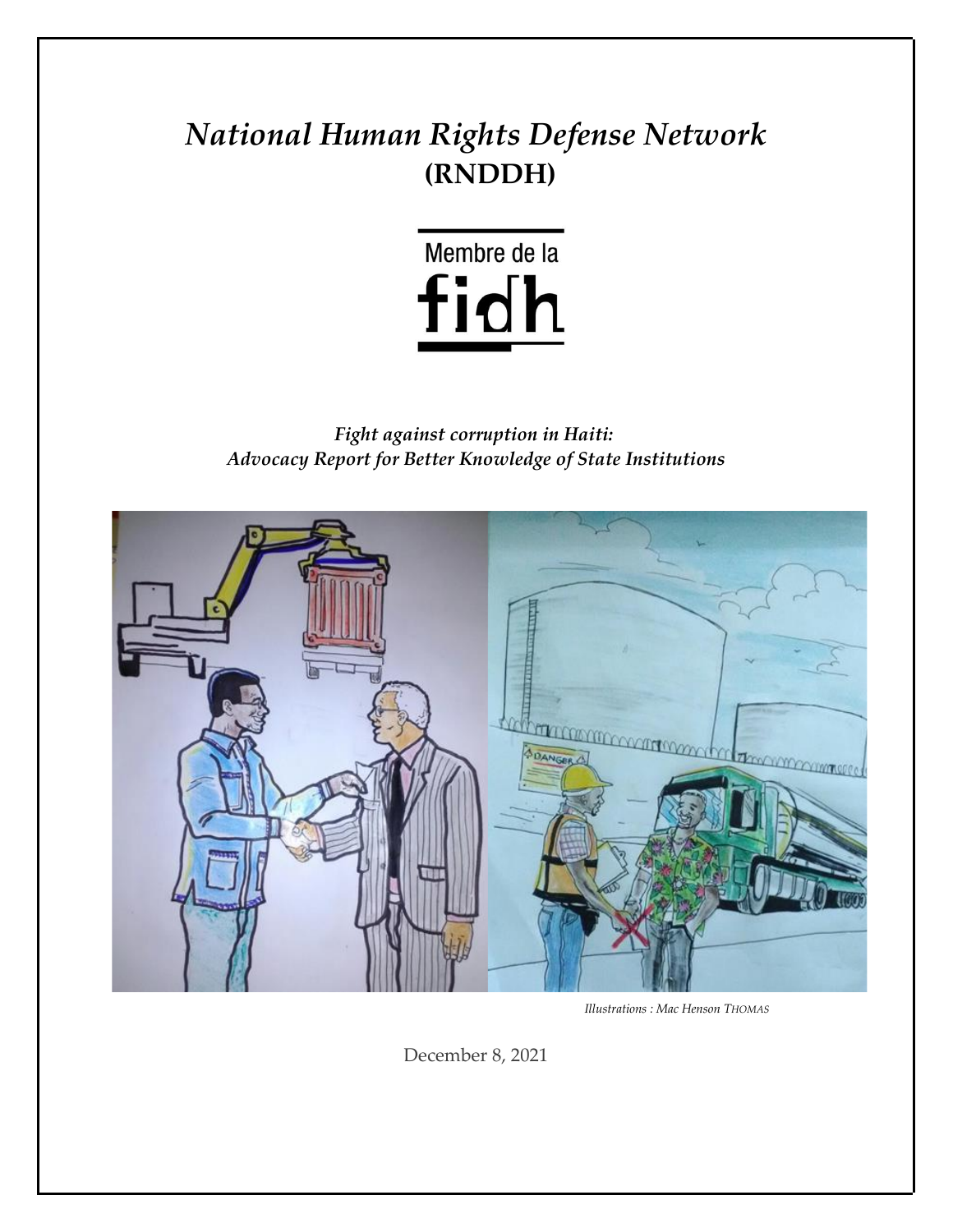#### **SUMMARIES**

| SUMMARY |    | 3                                                                           |    |
|---------|----|-----------------------------------------------------------------------------|----|
|         | L. | <b>INTRODUCTION</b>                                                         | 5  |
|         |    | <b>II. METHODOLOGY</b>                                                      | 5  |
|         |    | III. CONTEXT AND FOCUS ON SPECIFIC CORRUPTION CASES                         | 6  |
|         |    | <b>IV. PRESENTATION OF INSTITUTIONS TO COMBAT CORRUPTION</b>                | 14 |
|         |    | A. Central Economic and Financial Intelligence Unit (UCREF)                 | 14 |
|         |    | Anti-corruption Unit (ULCC)<br>В.                                           | 15 |
|         |    | Commission Nationale des Marchés Publics (CNMP)<br>C.                       | 16 |
|         |    | D. Bureau of Financial and Economic Affairs (BAFE)                          | 17 |
|         |    | V. PRESENTATION OF INSTITUTIONS PROVIDING DIRECT SERVICES TO THE POPULATION | 19 |
|         |    | A. Directorate-General for Taxation (DGI)                                   | 19 |
|         |    | Office d'Assurance Véhicules Contre Tiers (OAVCT)<br>В.                     | 21 |
|         |    | Office National d'Assurance Vieillesse (ONA)<br>C.                          | 22 |
|         |    | Department of Emigration and Immigration<br>D.                              | 24 |
|         |    | VI. COMMENTS AND RECOMMENDATIONS                                            | 25 |

 $\mathcal{L}=\{1,2,3,4,5\}$  , we can assume that  $\mathcal{L}=\{1,2,3,4,5\}$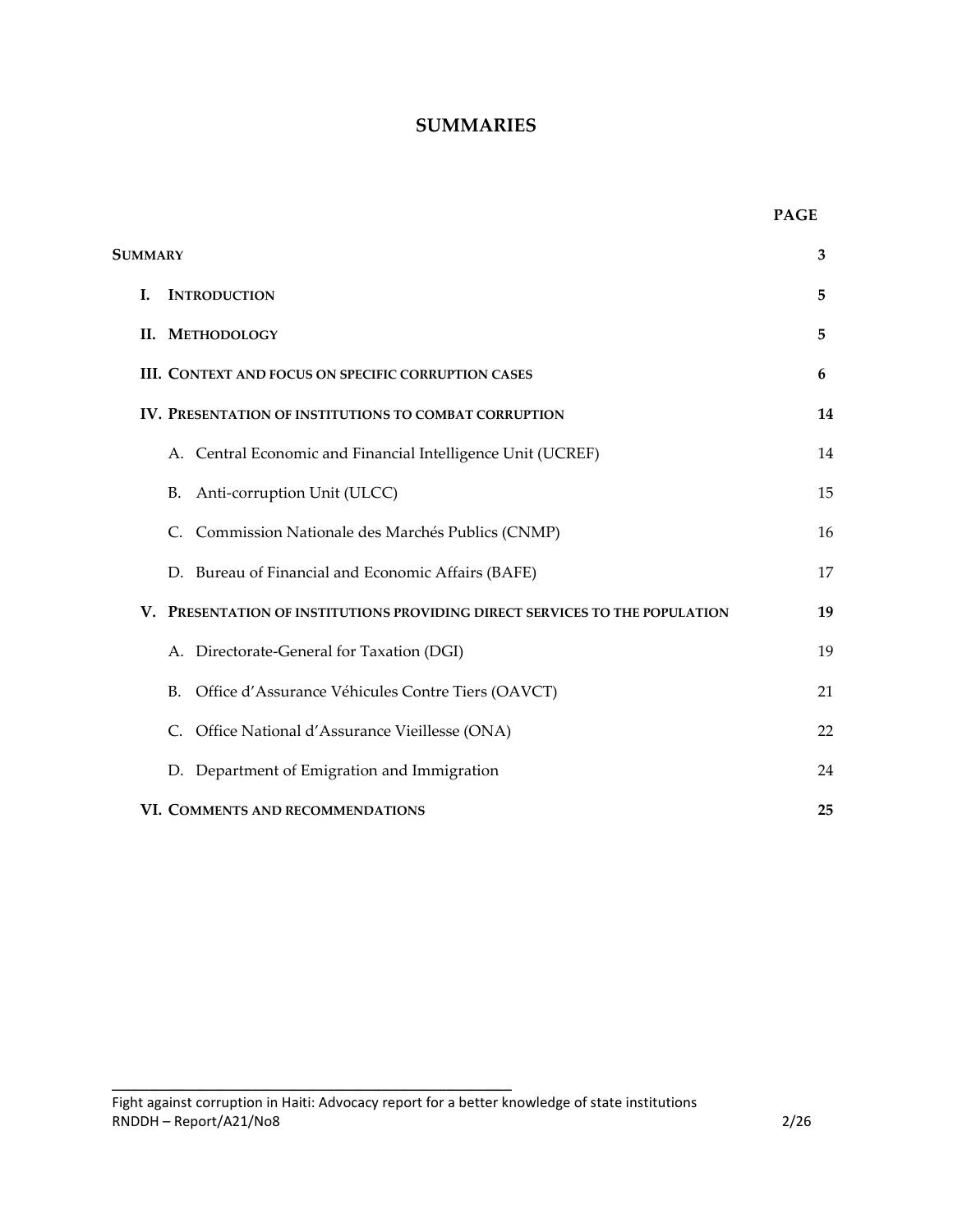#### *SUMMARY*

1. Embezzlement of public property, laundering of assets, illicit enrichment, overbilling, favoritism, payment of bribes, influence peddling, etc., these are the main acts of corruption enshrined in legal instruments and providing institutions called upon to fight corruption in Haiti a specific framework for cleaning up the state apparatus. However, despite the many denunciations and scandals that have marked public life over the past 20 years, only one conviction has been pronounced by the Haitian judicial authorities and only 2 debts have been issued by the CSC / CA. And, citizens continue to struggle to access the services offered by state companies, perceived to be corrupt.

2. On the International Anti-Corruption Day, this year, the National Network for the Defense of Human Rights (RNDDH) intends to invite citizens-To engage in the fight against corruption and to demand from the state authorities a reform of the state boxes.

3. In this sense, the RNDDH has, on the one hand, wanted to present to the Haitian population the functioning of four (4) institutions called to fight corruption namely: the ULCC, the UCREF, the CNMP and the BAFE. On the other hand, 4 other institutions providing direct services to the population were dissected. These are the DGI, the OAVCT, the ONA and the Directorate of Immigration and Emigration.

4. Separate fact sheets were prepared by the RNDDH based on which nineteen (19) heads of institutions, twenty-four (24) employees including trade unionists and seventeen (17) taxpayers were met.

5. The results of the interviews revealed that the institutions called upon to fight corruption are not well known. They do not work enough and are under the control of their supervisory authorities. The heads of institutions that provide direct services to the population are perceived as tolerant of corruption: the racketeers have their inputs, the information is neither available nor accessible and employees-es accept either directly from citizens-This means that the Commission, through its Member States and the Member States, will be able to use the services of the Member States and the Member States directly and indirectly, by means of racketeers, to receive money against the promise of prompt services, which suggests that the services are knowingly rendered inaccessible, in order to extract money from taxpayers.

- 6. Based on the above results, State authorities are invited to:
- Make public services available and accessible to all citizens.
- Display service prices in all state institutions.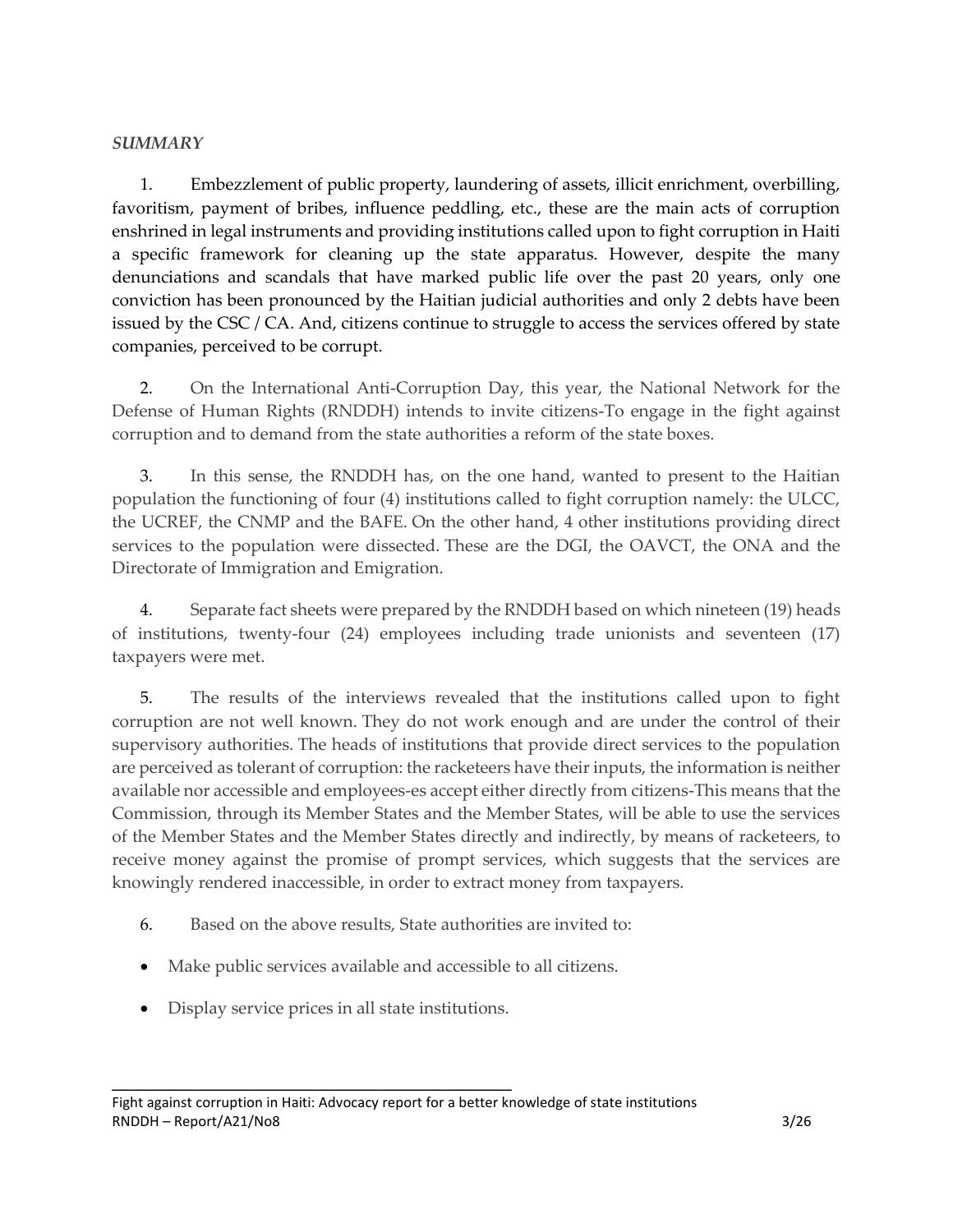- Demand the establishment of a reception service within all state institutions.
- Take drastic measures to eradicate corruption in state institutions.
- Punish those involved in corruption.
- Provide resources for employees to perform their duties.

The RNDDH also recommends that citizens:

- Refuse to participate in acts of corruption.
- Report cases of corruption within state institutions.
- Require the State to make services available without having to go through racketeers.

 $\mathcal{L}=\{1,2,3,4,5\}$  , we can assume that  $\mathcal{L}=\{1,2,3,4,5\}$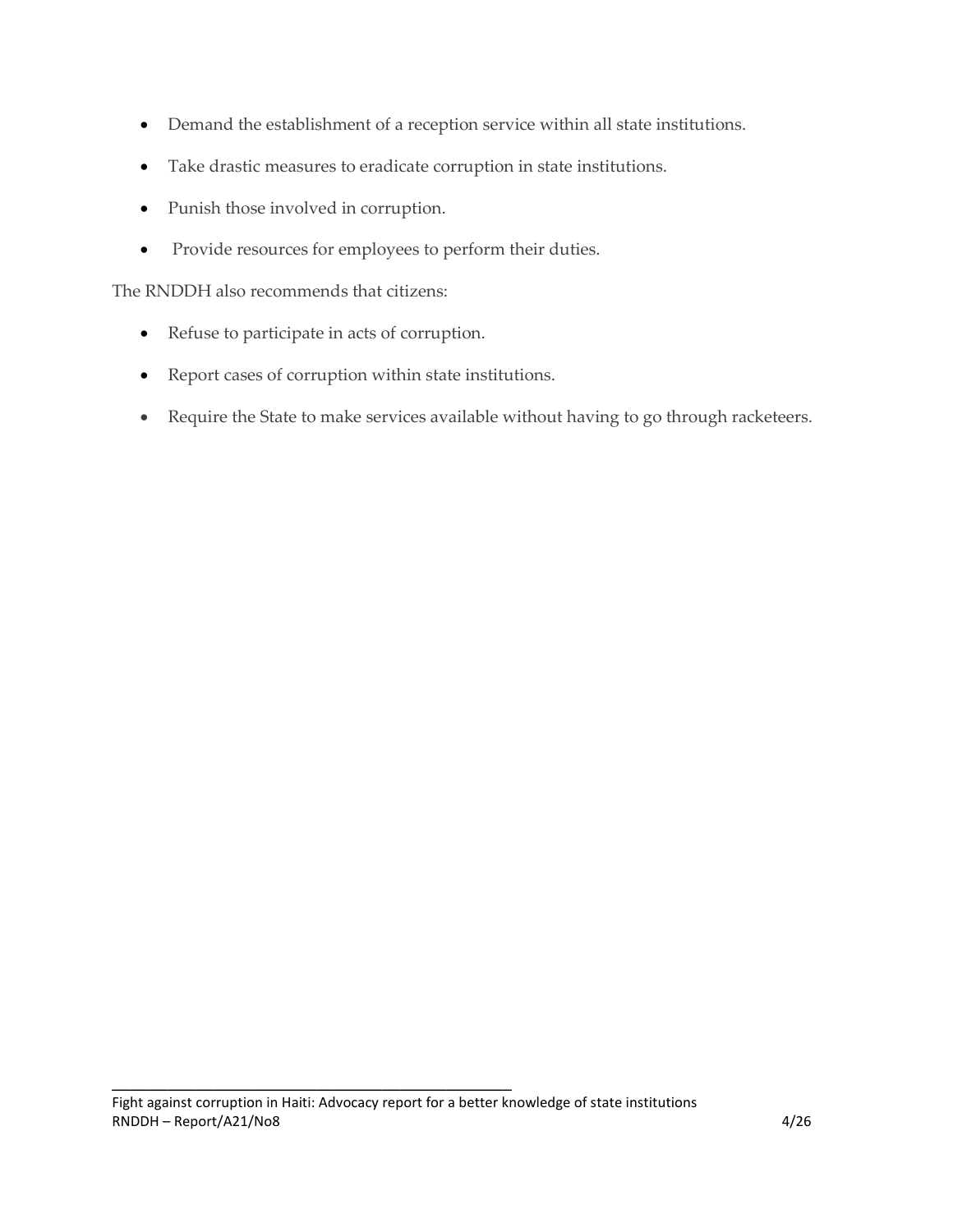## **I. INTRODUCTION**

1. For several years, issues related to corruption have attracted the attention of the Haitian population because of the close relationship between corruption and denial of human rights, particularly the non-realization of economic and social rights, is no longer to be proven.

2. Many criticisms have been directed at the state institutions involved in the matter. On the one hand, institutions called upon to fight corruption are criticized for not working sufficiently to crack down on those who practice it. On the other hand, those who are called upon to provide a service to taxpayers and litigants are criticized for tolerating acts of corruption, even though there are many reports of their members' involvement in acts of corruption.

3. Challenged by the issue, the National Network for the Defense of Human Rights (RNDDH) has examined, over the last twenty (20) years, various cases of corruption within the public administration in general and the judicial system. However, this year, on the International Anti-Corruption Day – December 9, 2021, the organization aims to help the various components of Haitian society to become more involved in the fight against corruption, by a better understanding of the work of certain state institutions.

## **II. METHODOLOGY**

4. The purpose of this report is twofold: firstly, to present succinctly to the Haitian population certain state institutions created to combat corruption, as well as some that are called upon to provide direct services to citizens; On the other hand, the targeted institutions must rapidly address their various challenges with a view to improving their perception by citizens.

5. Thus, four (4) anti-corruption institutions were monitored. These are the Central Economic and Financial Intelligence Unit (UCREF), the Anti-Corruption Unit (ULCC), the National Commission for Public Procurement (CNMP) and the Bureau of Financial and Economic Affairs (BAFE). Four (4) other institutions providing direct services to the population were also observed. These are the Directorate General for Taxation (DGI), the Office for Insurance Against Third Parties (OAVCT), the Immigration and Emigration Services and the National Office for Old Age Insurance (ONA).

6. For the preparation of this document, the RNDDH instructors, equipped with survey sheets, appeared in the eight (8) state institutions mentioned above both in Port-au-Prince and in some provincial cities. They met with thirty-four (34) persons, including nineteen (19) heads of institutions, twenty-four (24) employees, including trade unionists, and seventeen (17) citizens found at the scene.

 $\mathcal{L}=\{1,2,3,4,5\}$  , we can assume that  $\mathcal{L}=\{1,2,3,4,5\}$ Fight against corruption in Haiti: Advocacy report for a better knowledge of state institutions RNDDH – Report/A21/No8 5/26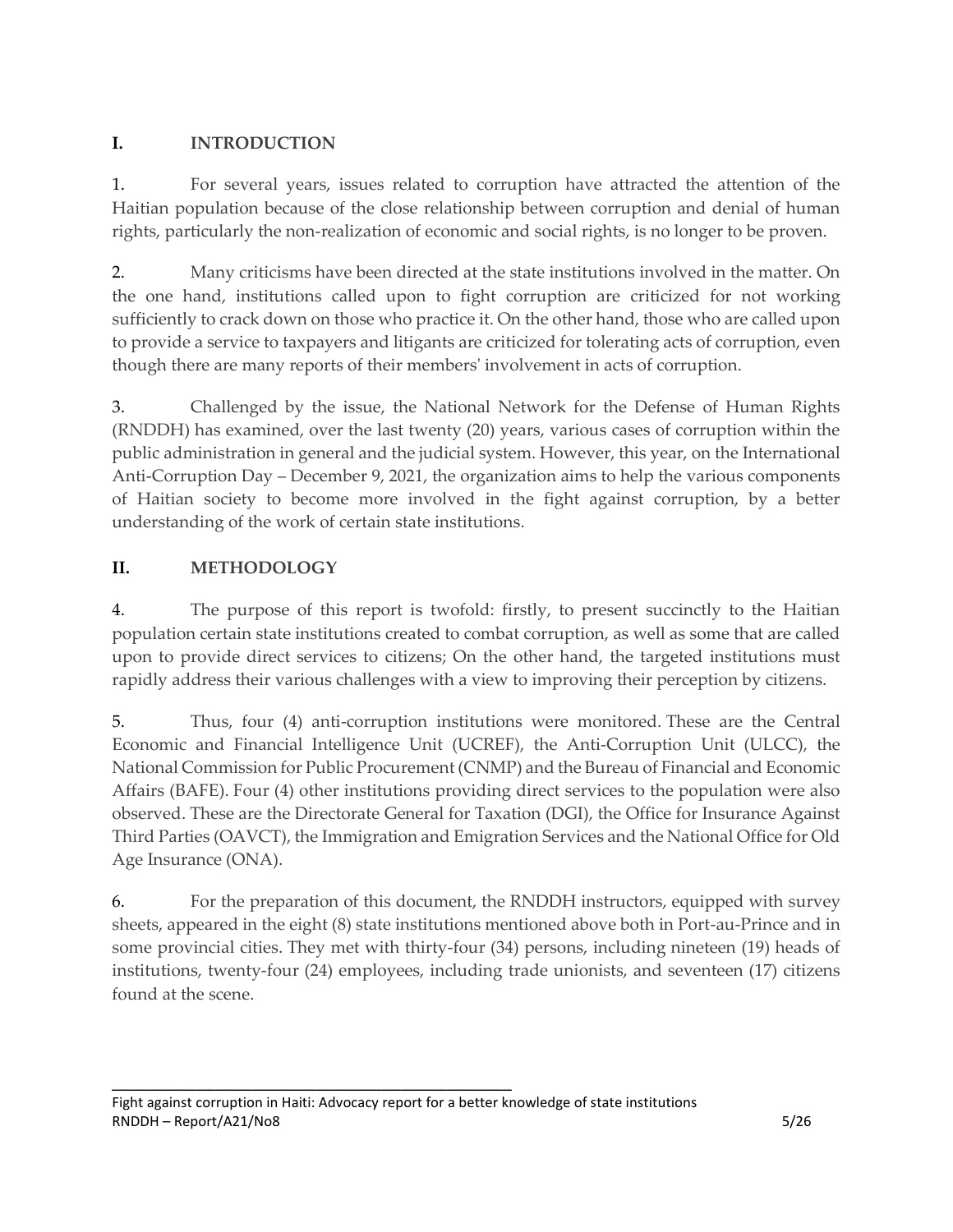7. For each of the monitored institutions, interviews with officials focused on the legal framework, the referral, the internal mechanisms Anti-corruption, transparency and accountability. Together with the citizens and employees, their knowledge of the institutions, their perception of the services offered by them and what should be improved, were reviewed.

## **III. BACKGROUND AND FOCUS ON SPECIFIC CORRUPTION CASES**

8. As mentioned above, over the past twenty (20) years, the RNDDH has denounced several cases of corruption within the state apparatus. Some of these cases, which were real scandals that made the headlines, led to parodies of judgment, while others died of their own accord, since the institutions that had been seized did not guarantee their success in an exemplary judgment. Here are some examples:

9. On January 23, 2003, the magistrate Pierre Josiard AGNANT ordered the release of Salim BATRONY alias Johny BATRONY who was then accused of illicit drug trafficking. A search was carried out at his home during which fifty-eight (58) kilograms of cocaine had been discovered. Persistent information was circulating in the corridors of the courthouse of Port-au-Prince, suggesting that the judge had received three hundred and fifty thousand (350,000) US dollars to render this decision.<sup>1</sup> This led to a scandal of unimaginable magnitude, following which the Ministry of Justice and Public Security had to put the magistrate in question on standby. The American government, for its part, cancelled the entry visa on American soil of magistrate Pierre Josiard AGNANT. The Superior Council of the Judiciary, seized of the file on complaint of the coordinator of the National Commission for the Fight against Drugs had issued, on February 6, 2004, a judgment recognizing as well founded the reproaches addressed to the magistrate AGNANT. During the same year, the magistrate Pierre Josiard AGNANT has however reintegrated the Haitian judicial system.

10. From 21 to 27 of December 2006, at the Office National d'Assurances-Vieillesse (ONA), the director of the time Sandro JOSEPH prepared a file for the purchase of land on behalf of the ONA, for the sum of sixty-one million, one hundred and forty-four thousand, four hundred fortyseven gourdes and fifty cents (61,144,447.50) gourdes including the acquisition of fifteen (15) earth tiles in Tabarre for fifty-six million (56,000,000) gourdes and the payment of the fees of notary Pierre Hermanne REMEDOR of the residence of Arcahaie, estimated at two million six hundred forty thousand (2,640,000) gourdes.

11. The declaration of sale of said property had been carried out by Jonas NOZIERE presented as being the representative of the heirs Innocent AUGUSTE, to the study of said notary

 $\mathcal{L}=\{1,2,3,4,5\}$  , we can assume that  $\mathcal{L}=\{1,2,3,4,5\}$ Fight against corruption in Haiti: Advocacy report for a better knowledge of state institutions RNDDH – Report/A21/No8 6/26

<sup>1</sup> RNDDH - Justice – Corruption: The NCHR condemns the reinstatement of Judge Pierre Josiard AGNANT in the Judiciary, Com.P/N14/A04, June 8, 2004.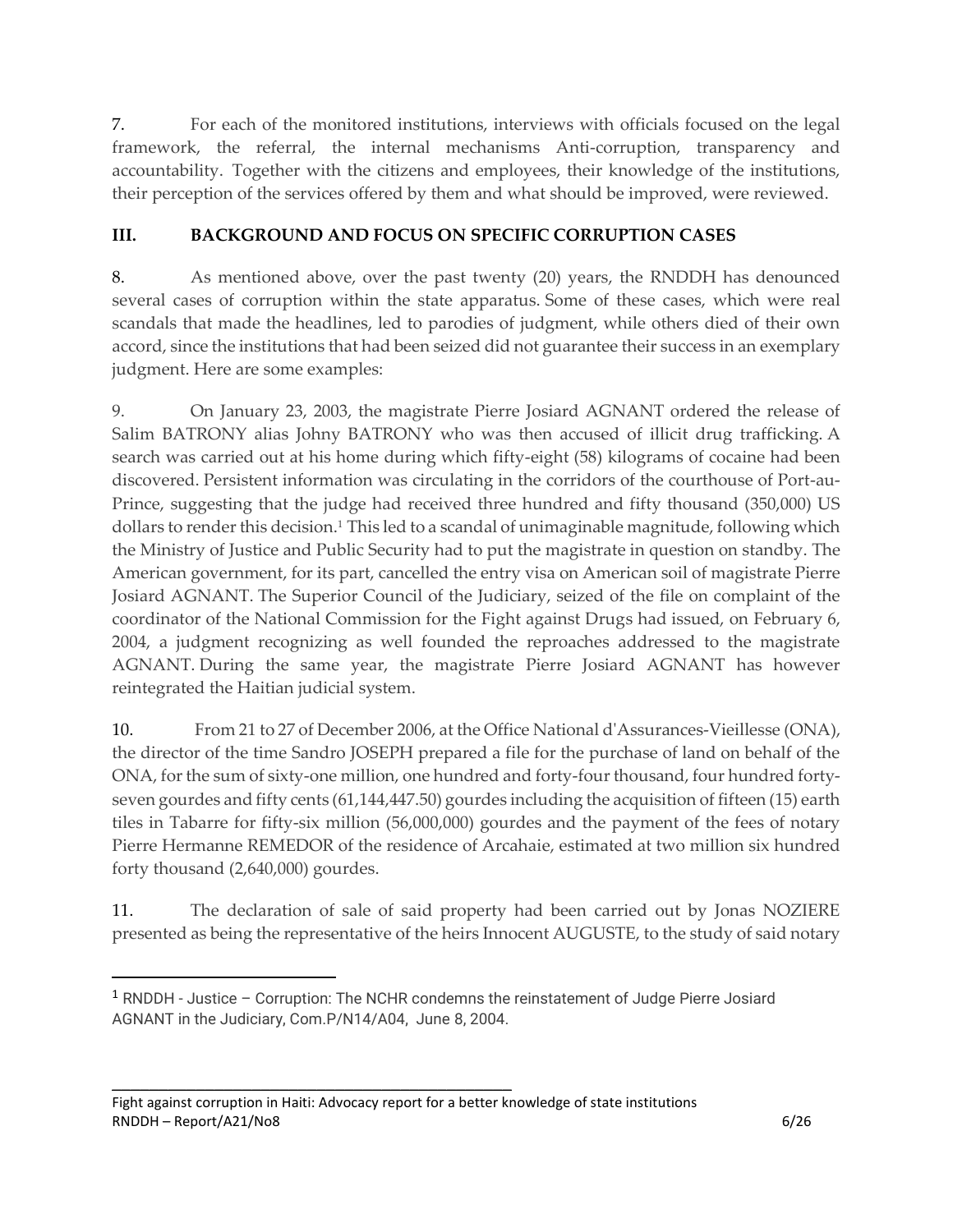to the Arcahaie; said property would have been surveyed by the surveyor Pierre Marcelin JEAN PHILIPPE of the commune of Arcahaie assisted by the surveyor Jacques Arold BOISROND for these operations. However, the latter had formally denied having assisted a survey operation in a commune for which he was not commissioned. The property allegedly sold by unknown sellers hiding behind Jonas NOZIERE was in fact only owned by a public limited company.<sup>2</sup>

12. During his passage at the head of the ONA, the director Sandro JOSEPH granted amounts ranging from twenty-five thousand (25,000) to three million (3,000,000) gourdes to his relatives, for carnival activities or in the form of loans. A total of forty-six million, one hundred and ninety-six thousand, three hundred and ninety-seven (46,196,397) gourdes were distributed to at least twenty (20) individuals, fifteen (15) commercial enterprises, fifty (50) musical groups, fifteen (15) organizations, twenty-twenty-two (22) media outlets, two (2) ministries, two (2) mayors, forty-nine (49) deputies and five (5) senators, according to a 2009 report of the Anti-Corruption Unit (ULCC).

13. According to this ULCC report, loans were made to parliamentarians and those in power by Sandro JOSEPH. They were spread over periods of up to fifty (50) years, at excessively insignificant rates.

14. As ANO Manager, Sandro JOSEPH also gave a friend a brand-new vehicle and paid cash to the dealership.

15. On 19 March 2009, Sandro JOSEPH<sup>3</sup> was arrested and imprisoned. However, all those who had benefited from his largesse were never sought after.

16. Thanks to the earthquake of January 12, 2010, Sandro JOSEPH escaped from the civil prison of Port-au-Prince, after spending nine (9) months and a few days there. Some believed that he had left the country. However, to general amazement, on April 20, 2016, he surrendered to the judicial authorities. On July 20, 2016, the criminal court of Port-au-Prince sitting without jury assistance formed to judge the case in question, entrusted to Judge Al Duniel DIMANCHE. The magistrate DIMANCHE, after the interrogation of Sandro JOSEPH, had ordered a suspension of hearing in order to search for the witnesses and to hear them in their turn.

17. On July 22, 2016, the hearing resumed. During the meeting, the magistrate Al Duniel DIMANCHE ordered the arrest of the notary Pierre Hermann REMEDOR. The latter went a few

<sup>2</sup> RNDDH - Misappropriation of ONA Funds: RNDDH urges judicial authorities to shed light on this matter, Com.P./N03/A09

<sup>3</sup> RNDDH - Rapport sur la situation générale des Droits Humains en Haïti au cours de l'année 2008, mai 2009, 37 pages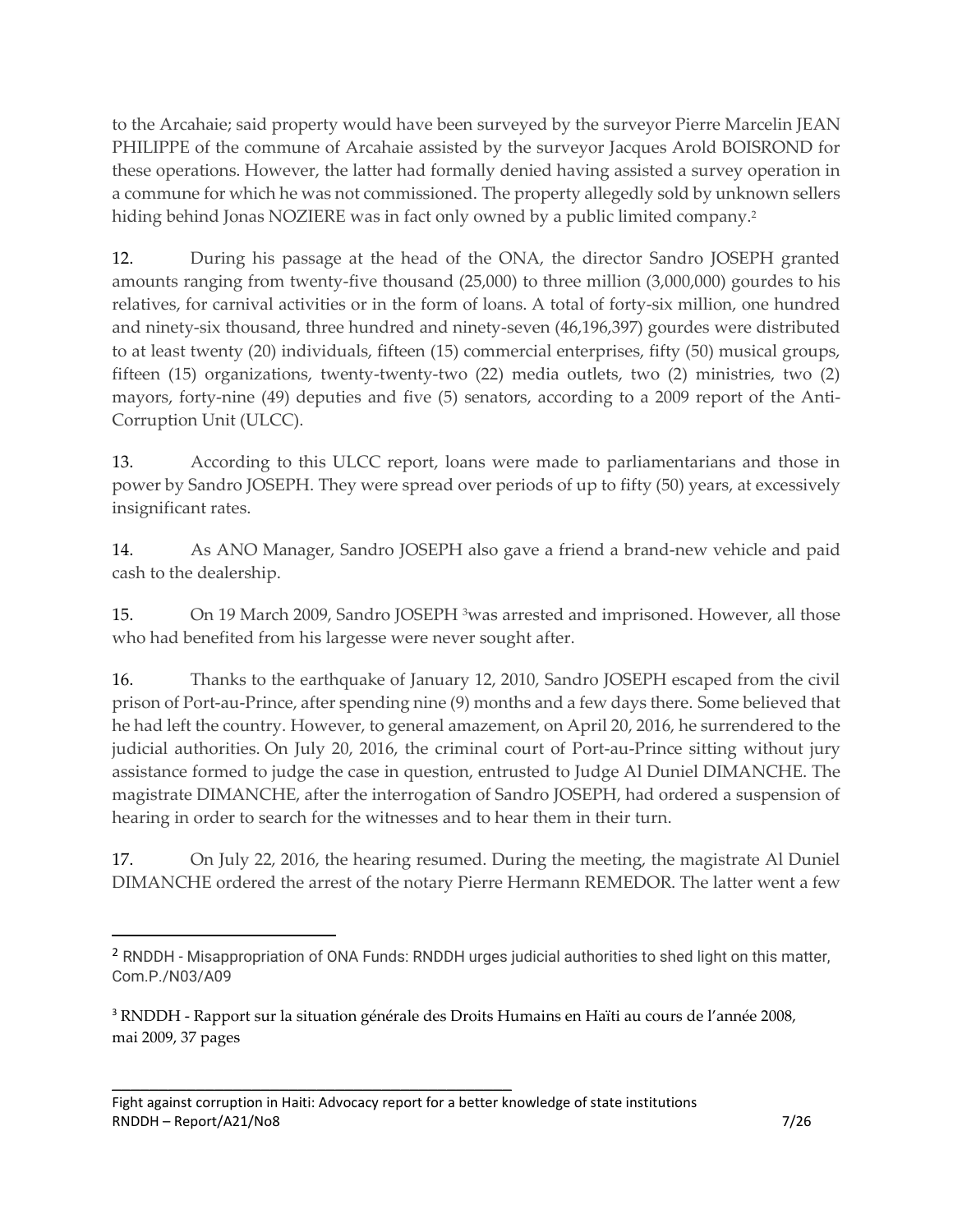days later, on July 27, 2016, to the civil prison of Port-au-Prince, in order to make himself available to the Justice.

18. In the face of these actions to shed light on the acts of corruption which he was accused of and to condemn all those who were involved with him, Sandro JOSEPH suddenly claimed that he no longer had confidence in the Magistrate's handling of the case and asked him to deport himself from the case.

19. The case was redistributed to Magistrate Mathieu CHANLATTE who, on 19 September 2016, issued his decision dismissing Sandro JOSEPH from the ties of the indictment. The magistrate Mathieu CHANLATTE argued that the file was incomplete, since no report of debet devoting the mismanagement of the former director was on it. And, indeed, the Superior Court of Auditors and Administrative Disputes (CSC/CA) then seized of the file, had not acted on it.

20. At the Ministry of Foreign Affairs, the former administrator Harold BRUNOT was sentenced on January 7, 2008, by the Superior Court of Auditors and Administrative Disputes (CSC/CA) to return the sum of seventy-six million (76,000,000) gourdes that were diverted under his administration. 4

21. In 2008, in at least four (4) municipalities<sup>5</sup> across the country, corruption and administrative mismanagement scandals occurred:

- The then mayor of Tiburon, Miclair MERVEILLE, fled in June 2008 with a large sum of money in his possession for various social projects in the municipality;
- The then mayor of Léogane, Santos ALEXIS was accused of embezzling more than twenty million (20,000,000) gourdes. On October 20, 2008, he was arrested in the morning in Malpasse while on a bus.
- The mayor of Savanette, Jeantès TELFORT was indexed in the diversion of several million gourdes that had been allocated under the state of emergency. On November 5, 2008, members of several organizations in the commune of Savanette had closed the door of the town hall for mismanagement.
- On March 13, 2008, the then mayor of Bainet, Lesly LAFAILLE was arrested at Toussaint Louverture International Airport for embezzlement.

<sup>4</sup> RNDDH - Review of René PREVAL's Presidency on Human Rights Issues May 2006 - May 2011, May 2011, page 45, 86 pages

<sup>5</sup> Idem, page 33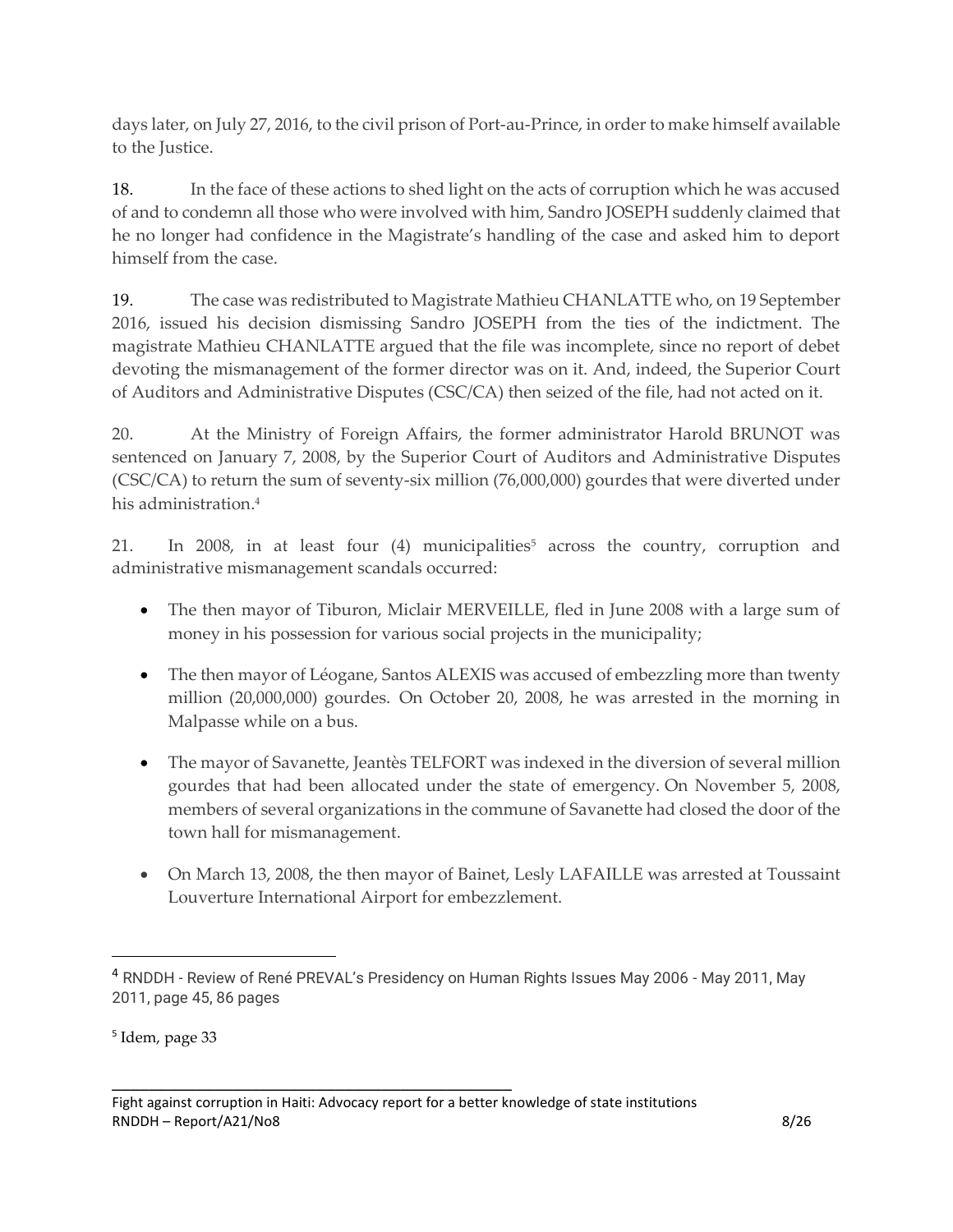22. Joseph Eugène HYACINTHE and Jean Marie André Esner MILIEN,<sup>6</sup> respectively government commissioner and dean at the Court of First Instance of Les Cayes, were revoked on June 22, 2008, following a corruption scandal. They were accused of having received money for the release of two (2) drug traffickers, namely Alain MATHURIN and Jean BAPTISTE.

23. On November 12, 2008, the judicial apparatus of Port-de-Paix had transported to the home of Alain DESIR for search following his arrest on October 21, 2008, for illicit drug trafficking. The search turned into a real scene of looting where magistrates, agents of the National Police of Haiti (PNH), clerks, stole in the house valuables as well as a large amount of money whose amount has never been disclosed. Later, other people of the commune addressed themselves to those who had taken part in this search operation in order to demand and receive their share of the spoils. As part of this looting, at least seven (7) members of the Port-de-Paix judiciary were arrested and taken to Port-au-Prince. They are Justices of the Peace Saint Marc BOUQUET and Jean Mathieu DORVILUS, clerks Louis Albert LORISTON and Gaby DORELIEN, clerk Dumas Louis DOR, two (2) secretaries of the Public Prosecutor's Office, Sainvilia SAINT-CHARLES and Kerline JEAN.<sup>7</sup>

24. In 2010, the judge of the referendums Jean-Claude DOUYON gave, in favor of the heirs of Jean Serpent METELLUS represented by their representative Solange METELLUS, an order in bail with provisional execution, of three hundred sixty (360) Earth tiles, depending on the dwelling of Vivy Michael. This order was made outside the legal rules because the judge for interim measures has no jurisdiction to rule on a question of property rights. Moreover, the case had not been enrolled or distributed, and the formation of lawyers in the decision was false, Ernest ISAAC having stated that he had not been made aware of the case. At the same time, the Public Prosecutor of Port-au-Prince had received the testimony of the lady Solange METELLUS who claimed to have paid one hundred thousand (100,000) gourdes to Judge DOUYON to obtain this order. This case was brought before the Court of Cassation, which ruled on July 28, 2010, that the testimony of the lady Solange METELLUS was not credible because of the pressure conditions in which it had been obtained at the Prosecutor's Office. At that time, the Court did not consider it necessary to hear the lady in question, nor to pursue its investigations with the Cabinet of Ernest ISAAC or with the parties involved in the case.<sup>8</sup>

25. The dean of the Court of First Instance of Saint-Marc, Ramon GUILLAUME,<sup>9</sup> was nicknamed in his jurisdiction «judge of the habeas accomplice», because he released many people

9 Idem

<sup>6</sup> Idem, page 45

<sup>&</sup>lt;sup>7</sup> RNDDH - Scandal at the level of the judiciary: Call for the respect of the law and the moralization of judicial and police practices, 30 December 2008, 6 pages

<sup>&</sup>lt;sup>8</sup> RNDDH - The Court of Cassation of the Republic is not ready for the fight against corruption in the judicial system, 12 August 2010, Com. P. N5/A2010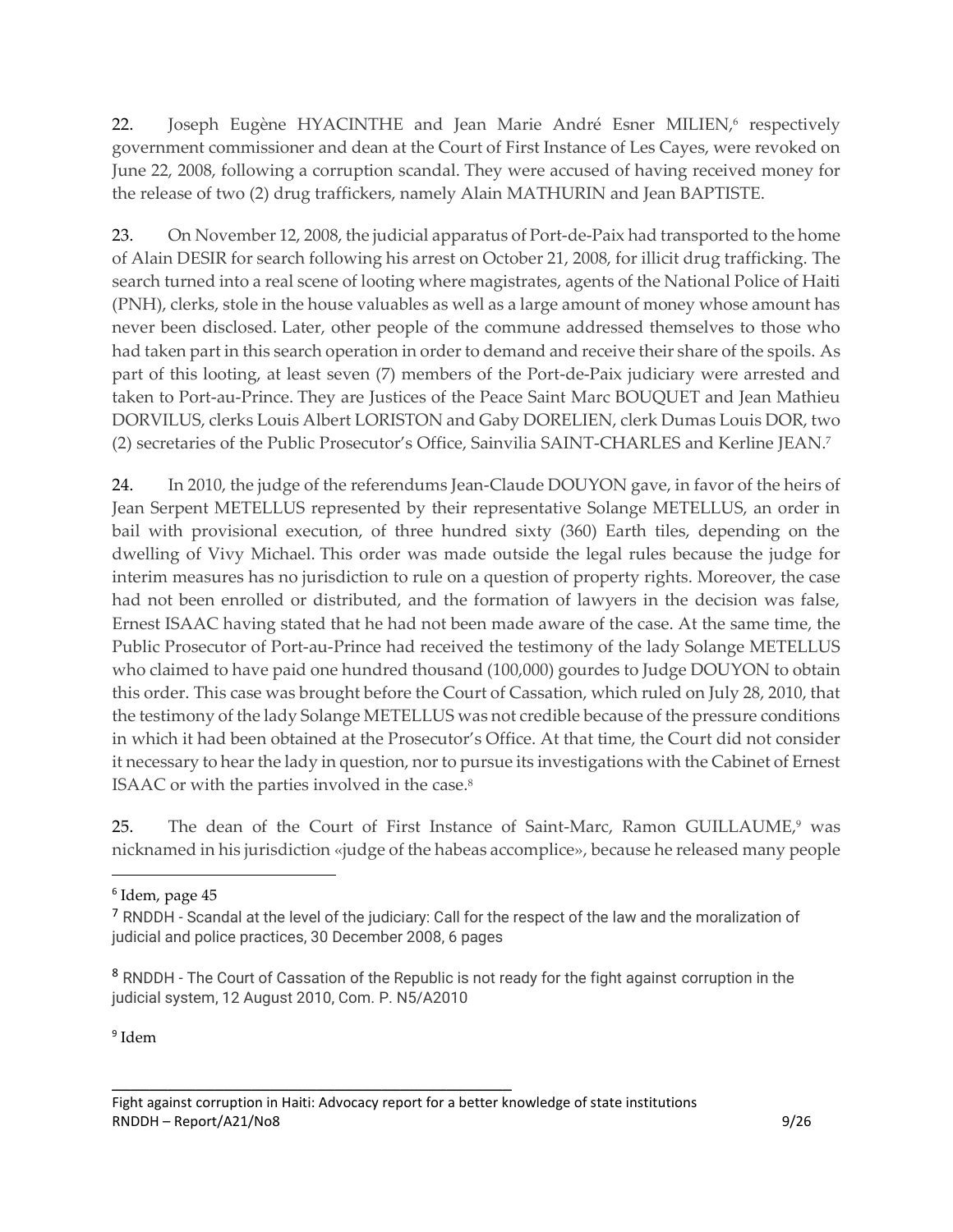after arrangements with the defenders of the case, using the habeas corpus procedure. It has even examined cases pending at the investigation offices, thus trivializing the judicial investigations; The Court of Cassation which had been seized of the case was then content to declare that the decisions rendered by a judge can be challenged by the superior courts. However, the Court did not have to verify the conditions under which certain scandalous decisions had been rendered by this magistrate, while witnesses had appeared.

26. In May 2011, the Ministry of the Interior and Territorial Communities had one hundred and five (105) contract members, twenty-two (22) of whom were former members of the Concertation des Parlementaires Progressistes (CPP) bloc. who had been elected under the banner of the political platform Inite. They had been hired by the said ministry on October 1, 2010, for a contract to expire at the departure of the then minister, Paul Antoine BIEN-AIME. These former deputies each received one hundred thousand (100,000) gourdes per month, except for the deputy Richard Paul OLIVAR who received only forty thousand two hundred and fifty (40,250) gourdes. Eleven (11) of these MPs were re-elected. And, despite their re-election, they had continued for some time to receive their emoluments from the Ministry.<sup>10</sup>

27. At the sub-commissariat of Cornillon, in 2012, a note posted by officials informed the public that the vehicles confiscated by the sub-commissariat would only be remitted at the rate of the payment of one hundred (100) gourdes per day. No receipts were issued to the owners who paid the amount in question.<sup>11</sup>

28. On April 12, 2004, Edrick LEANDRE becomes the head of the OAVCT. From 2008, many employees began to denounce cases of corruption and administrative mismanagement during his leadership. Among other things, they criticized the director of the OAVCT:

- The establishment on July 30, 2004, of a cafeteria within the OAVCT which provided it with an excuse to disburse huge sums of money on a monthly basis, in the name of Magalie BAPTISTE.
- The termination of a networking contract of five (5) annexes of the OAVCT for an amount of seven million (7,000,000) gourdes despite the fact that three million five hundred thousand (3,500,000) gourdes had already been paid to the contracting firm and the signing in 2005 of a new contract for similar work, for an amount of fourteen million (14,000,000) gourdes.

<sup>10</sup> RNDDH – Haiti Corruption: RNDDH calls for an end to waste and cronyism in public administration, July 2011, 7 pages

<sup>&</sup>lt;sup>11</sup> RNDDH - General Situation of Human Rights in the country during the first year of presidency of Michel Joseph MARTELLY, June 14, 2012, 48 pages.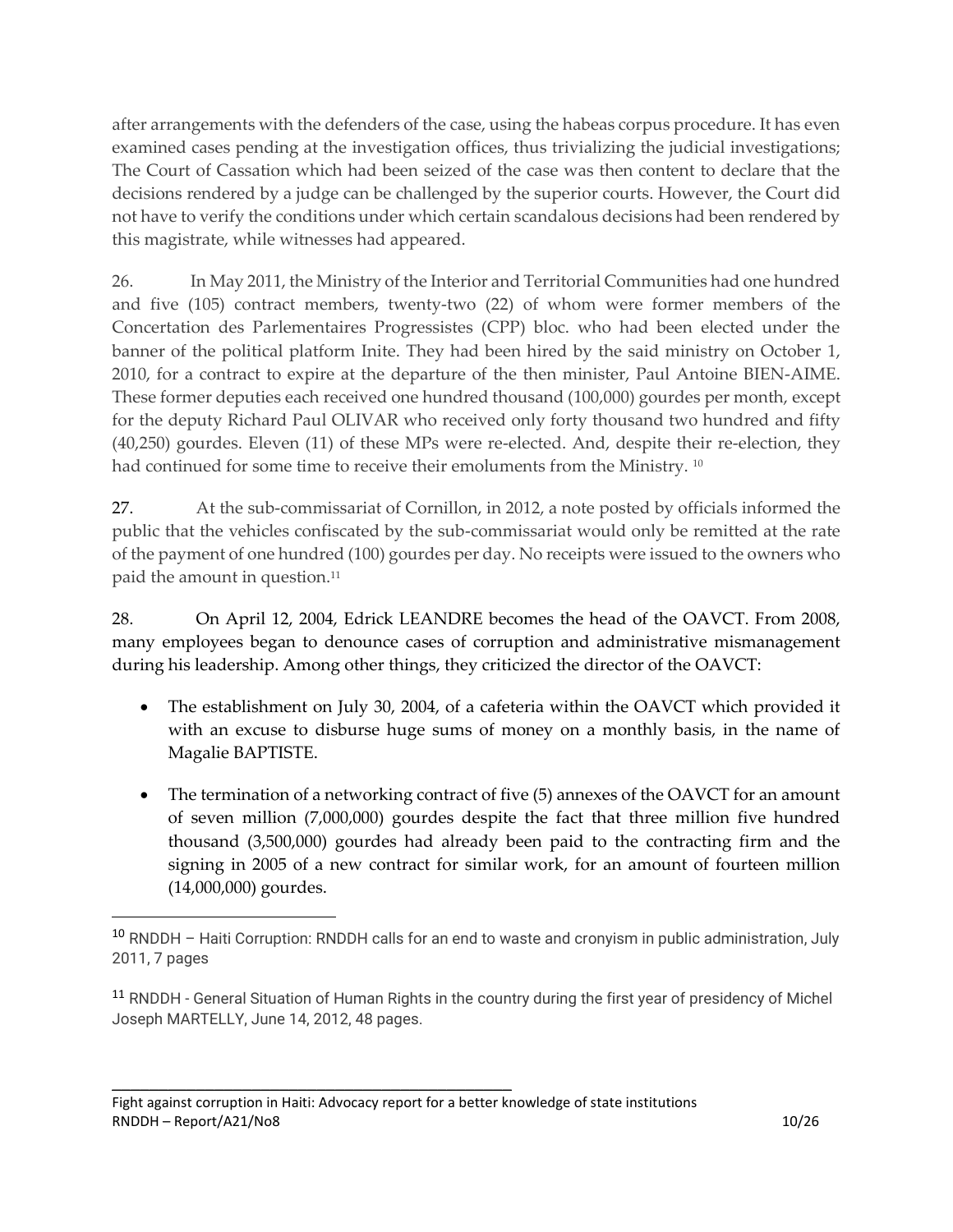- The annual disbursement of huge amounts for the printing of calendars, jerseys during carnival festivities and for advertising.
- Use of the OAVCT credit card for personal purposes
- 29. On May 30, 201112, Edrick Léandre was arrested for corruption and embezzlement of public funds.

30. On August 1, 2011, a debit judgment had been issued by the Superior Court of Accounts and Administrative Litigation (CSC / CA) against Edrick LEANDRE. The Court, in this judgment, AFFIRMED that in its management there is prevarication, embezzlement, embezzlement and embezzlement; condemns him accordingly to the reimbursement of seventeen million four hundred and twenty-five thousand one hundred and eighty-seven gourdes and twenty centimes (17,425,187gdes 20). Orders the service of the judgment to the Directorate General of Taxes (DGI) for the purposes of freezing financial assets and sequestering the movable and immovable property of Mr. Edrick Léandre until full payment of the amount; also orders that the judgment be served on the Ministry of Economy and Finance for its execution; finally orders the transmission of this judgment to the Prosecutor's Office of the Court of First Instance of Portau-Prince for the legal consequences.

31. On August 2, 2012, according to the wishes of the referral order issued by Judge Yves ALTIDOR, Edrick LEANDRE was brought before the Criminal Court sitting without jury assistance for embezzlement, corruption, money laundering and association of criminals.

32. Finally, it was not until December 10, 2015, that he was sentenced to 4 years and 8 months of imprisonment, to the restitution to the Haitian State of the sum of seventeen million four hundred and twenty-five. one thousand one hundred and ninety-seven gourdes and twenty centimes (17, 425, 197. 20) gourdes, to a million (1,000, 000) gourdes of fine to the Haitian State and to three (3) years of deprivation of his civil, political and family rights.

33. In 2015, Maître Nonie H. MATHIEU, former president of the Superior Court of Accounts and Administrative Litigation (SC / CA) was indexed in a corruption scandal including acts of embezzlement in an amount equivalent to thirty- seven million five hundred thousand (37,500,000) gourdes. Materials had been purchased by the state for this amount. They were never delivered. However, Maître Nonie MATHIEU was able to present the delivery sheets to the Ministry of the Economy and Finance. America Supplies Distribution and Professional Services and Decor have been splashed by this scandal.

 $\mathcal{L}=\{1,2,3,4,5\}$  , we can also the set of  $\mathcal{L}=\{1,3,4,5\}$ Fight against corruption in Haiti: Advocacy report for a better knowledge of state institutions RNDDH – Report/A21/No8 11/26

<sup>&</sup>lt;sup>12</sup> RNDDH - Observations on the functioning of the Haitian judicial system during the year 2011-2012, October 1, 2012, 41 pages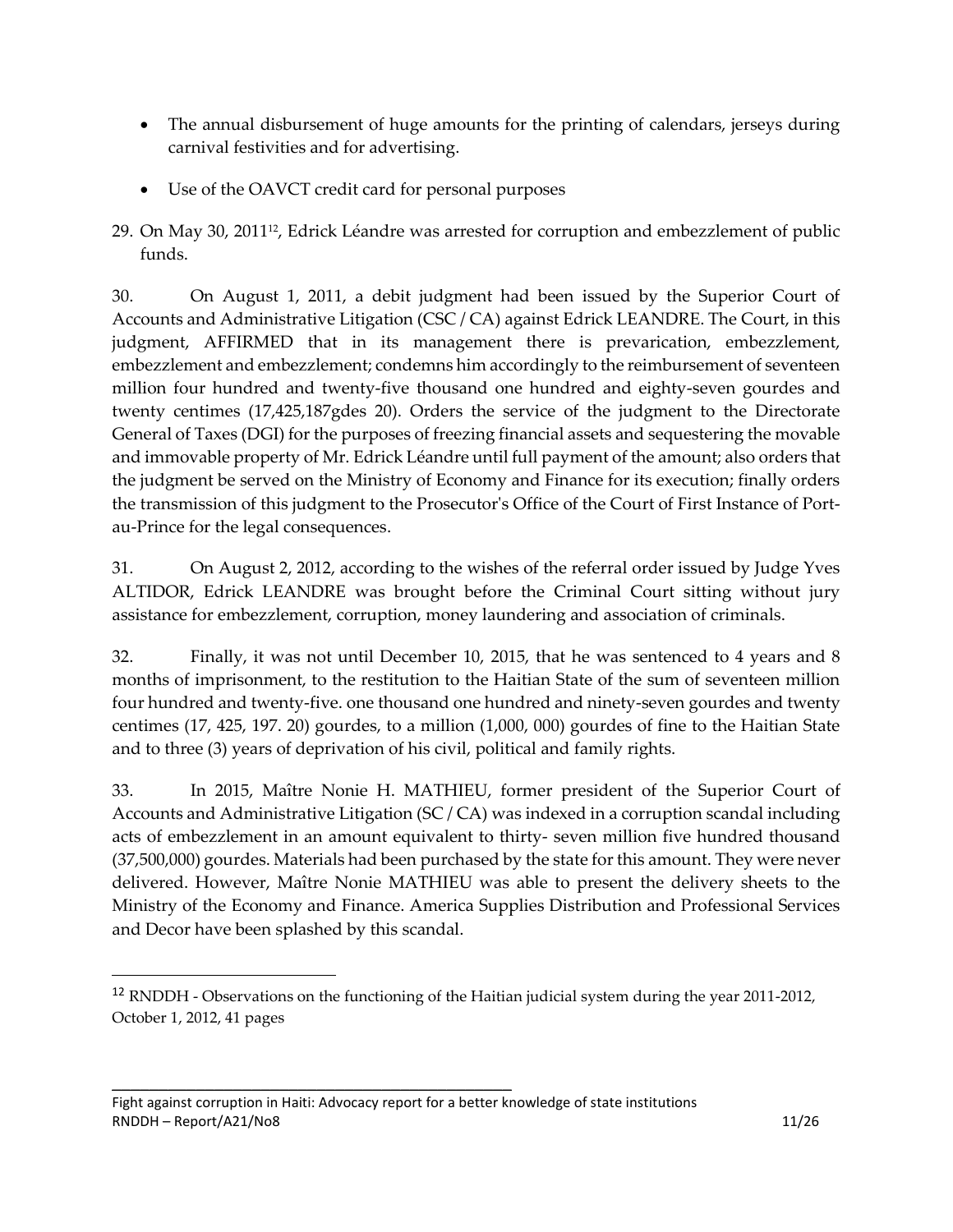34. During the night of March 17-18, 2015, in Gonaïves, Madsen CLERVOYANT was arrested. He was taken into custody at the police station of this commune. Justice of the Peace Louima LOUIDOR, who was then seized of the case, transferred him to the investigating office for attempted assassination. However, while Madsen CLERVOYANT was in detention, on March 26, 2015, the government commissioner Me Enock Génélus sent a communication ordering those in charge of the civil prison in Gonaïves to "take all the necessary steps to have someone drive, under escort, the accused Madsen CLAIRVOYANT, at the Capital Bank, Gonaïves branch, in order to carry out a banking transaction there and put him back in his cell after the said transaction. "

35. On March 27, 2015, Madsen CLAIRVOYANT did go to the bank and was able to complete the transaction. And, in total, he paid out forty-nine thousand nine hundred (49,900) US dollars. However, his file was in the Cabinet of Instruction, without any guarantee - normally that it would have been dismissed by the investigating magistrate and that he would be released.

36. On August 28, 2017, then Minister of Social Affairs and Labor Roosevelt BELLEVUE was indexed in a scandal of overbilling of fifty thousand (50,000) school kits amounting to nine hundred and fifty thousand (950,000) U.S. dollars. On October 11, 2017, the Chief Prosecutor of the Public Prosecutor's Office at the Port-au-Prince Court of First Instance claimed to have opened an investigation. In this sense, he had sent a correspondence to the Directorate General of Taxes (DGI), demanding information concerning institutions that had been indexed in this corruption scandal. They are: AGD Papeterie, ENERGITEK, Haiti Supply, Kayimit Sales Services, National Trading Group, NGA Entreprise. However, only the minister was subsequently dismissed.

37. On August 6, 2019, Jimmy FERVIL, Anel NELSON, André AUGUSTE, Myrlande GEORGES CASSEUS and Ysmick CHOUTE were indexed in a corruption scandal. They were arrested near the Unibank branch located at Rue Darguin, Pétion ville by the Central Directorate of Judicial Police (DCPJ). Quickly, the name of the ex-Senator Onondieu LOUIS was mentioned. The Bureau des Affaires Financière (BAFE) conducted its investigation and found money laundering, embezzlement, illicit enrichment, criminal association and breach of trust.

38. On August 16, 2019, the DCPJ report was forwarded to the Public Prosecutor's Office at the Court of First Instance in Port-au-Prince. The investigating judge Jean Osner PETIT PAPA was chosen to lead the judicial investigation of the case. Its only two (2) acts of instruction were to order the release of the arrested persons and to audition, on September 14, 2019, former Senator Onondieu LOUIS who had moreover appeared in the criminal chamber without having been convened. After his audition, he went home.

39. The RNDDH, along with other partners in the company, has also reported cases of corruption. The two (2) most recent examples are the case of Fritz William MICHEL and the Petrocaribe file.

 $\mathcal{L}=\{1,2,3,4,5\}$  , we can also the set of  $\mathcal{L}=\{1,3,4,5\}$ Fight against corruption in Haiti: Advocacy report for a better knowledge of state institutions RNDDH – Report/A21/No8 12/26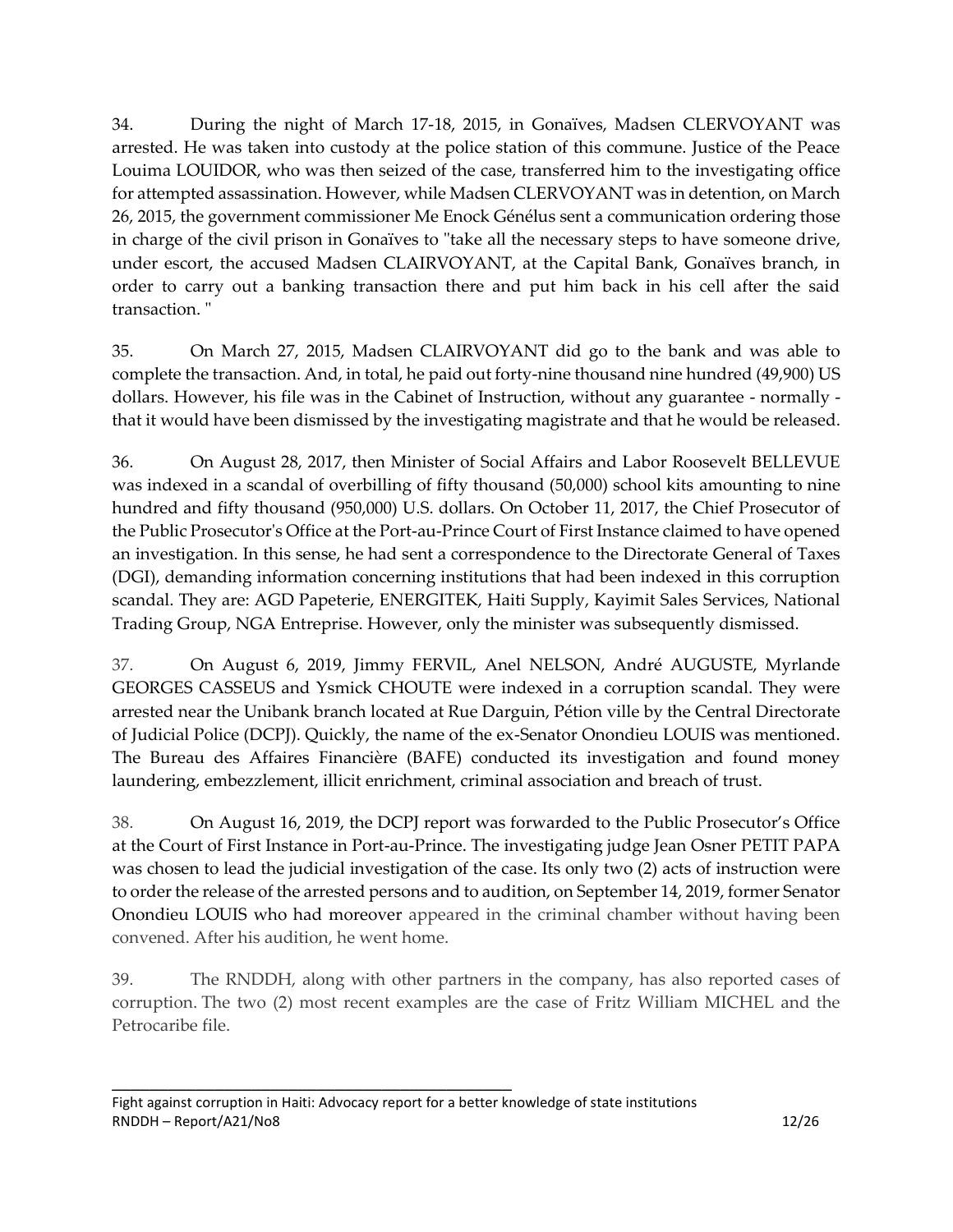40. On July 22, 2019, Fritz William MICHEL<sup>13</sup> was appointed by presidential decree to replace Jean Michel LAPIN. Immediately after his appointment, he was indexed in a corruption scandal according to which, for several years, with his wife Natacha MARSAN, he set up many companies in order to benefit from exorbitant contracts within the public administration.

41. Breach of trust, overbilling, influence peddling, insider trading and illegal acquisition of interests are all acts of corruption that Fritz William MICHEL has been guilty of since 2016. However, after the media outcry caused by this case, Fritz William MICHEL was simply replaced.

42. Between 2008 and 2018, US\$3.8 billion was squandered by state authorities through the Petrocaribe project. It was an agreement binding the Haitian State to Venezuela, allowing to buy petroleum products with payment facilities, spread over several years. This facility was proposed with the aim of promoting the realization of socio-economic projects such as the construction of roads, schools, hospitals, etc.

43. The first alerts launched on contracts made over the counter for exorbitant amounts and the two (2) Senate<sup>14</sup> reports of August 17, 2016, and November 10, 2017, did not have the expected effects. It was not until an awareness and denunciation campaign led by Petro Challengers, that the Superior Court of Auditors and Administrative Disputes (CSC/CA) audited the expenses related to this contract and produced three (3) separate reports published on January 31, 2019, May 31, 2019, and August 12, 2020. They cover the period from September 2008 to September 2016. The court found acts of fraudulent management, collusion, influence peddling, favoritism, misappropriation of funds, illegal procurement. Moreover, according to the CSC/CA, the projects funded by the Petrocaribe funds were not supervised or had poor and complacent supervision. Good project management practices were not applied, and the start-up advances were often above the 30% threshold. Thus, the Court's conclusions assimilated this case to the biggest corruption scandal, ever orchestrated at the highest level of the state.

44. Four (4) presidents, six (6) governments, ministries, branches were indexed in this massive corruption scandal. And, today, the Petrocaribe remains the most exorbitant current debt of the Haitian State. However, the referral of this matter to the judicial authorities has not yet resulted in any trial.

<sup>&</sup>lt;sup>13</sup> ECC - Scandals and Corruption Operations: ECC considers that Fritz William MICHEL is not eligible for the position of Prime Minister, September 18, 2019, 5 pages

<sup>&</sup>lt;sup>14</sup> Fight against corruption: Human rights organizations call for citizen mobilization to stop any attempt to drown the Senate reports on the squandering of Petrocaribe funds, 15 December 2017, 3 pages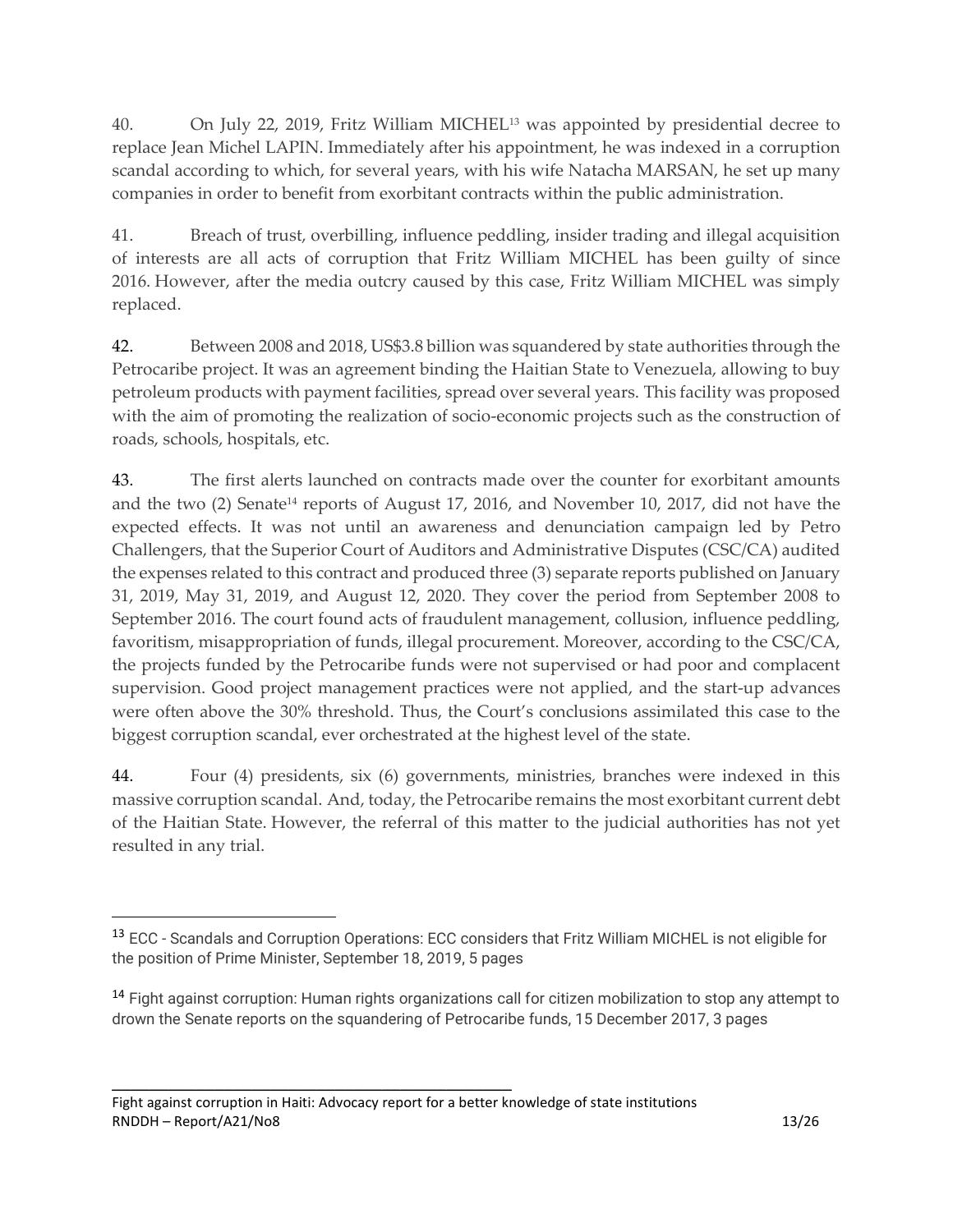45. These numerous cases clearly show that only one conviction has been pronounced by the Haitian judicial authorities and only 2 debts have been issued by the CSC / CA.However, in many cases, institutions called upon to investigate corruption had sent detailed reports to the judicial authorities.

46. The Haitian judiciary, itself plagued by corruption, has never considered it necessary to play its part in deterring others from committing acts of corruption. And successive governments have shown no political will to eradicate corruption within state institutions.

## **IV. PRESENTATION OF THE INSTITUTIONS FIGHTING CORRUPTION**

47. As noted above, four (4) anti-corruption institutions were affected as part of this report. These are UCREF, ULCC, CNMP and BAFE.

## **A. Central Economic and Financial Intelligence Unit (UCREF)**

## *a) Presentation and Referral*

48. The UCREF is created by the Law of February 21, 2001, on the laundering of assets from illicit drug trafficking. Its operation is governed by a normative framework including, inter alia, the law, that of November 11, 2013, on money laundering and terrorist financing, the organic law of May 2017 on the autonomy of the UCREF, the 2004 decree operationalizing the UCREF. An autonomous body with legal personality, the unit enjoys financial and administrative autonomy.

49. The mission of the UCREF is to receive, analyze and process the declarations sent to it by natural or legal persons who are obliged to send them to it, and concerning money laundering and terrorist financing. The unit is also called upon to play the role of judicial police by seeking, gathering evidence and referring cases to the courts for legal action.

50. These numerous cases clearly demonstrate that for the period analyzed, only two (2) debit judgments were issued by the Superior Court of Accounts and Administrative Litigation (CSC / CA) and only one (1) conviction was pronounced by the Haitian judiciary. However, in many cases, institutions called upon to investigate the facts of corruption had forwarded detailed reports to the judicial authorities.

51. The UCREF may be seized by natural and legal persons such as transfer houses, banking institutions, credit institutions, insurance houses, stockbrokers, lawyers, accountants, etc. It may also be seized by any other person who, during his profession, carries out or controls capital movements and real estate transactions.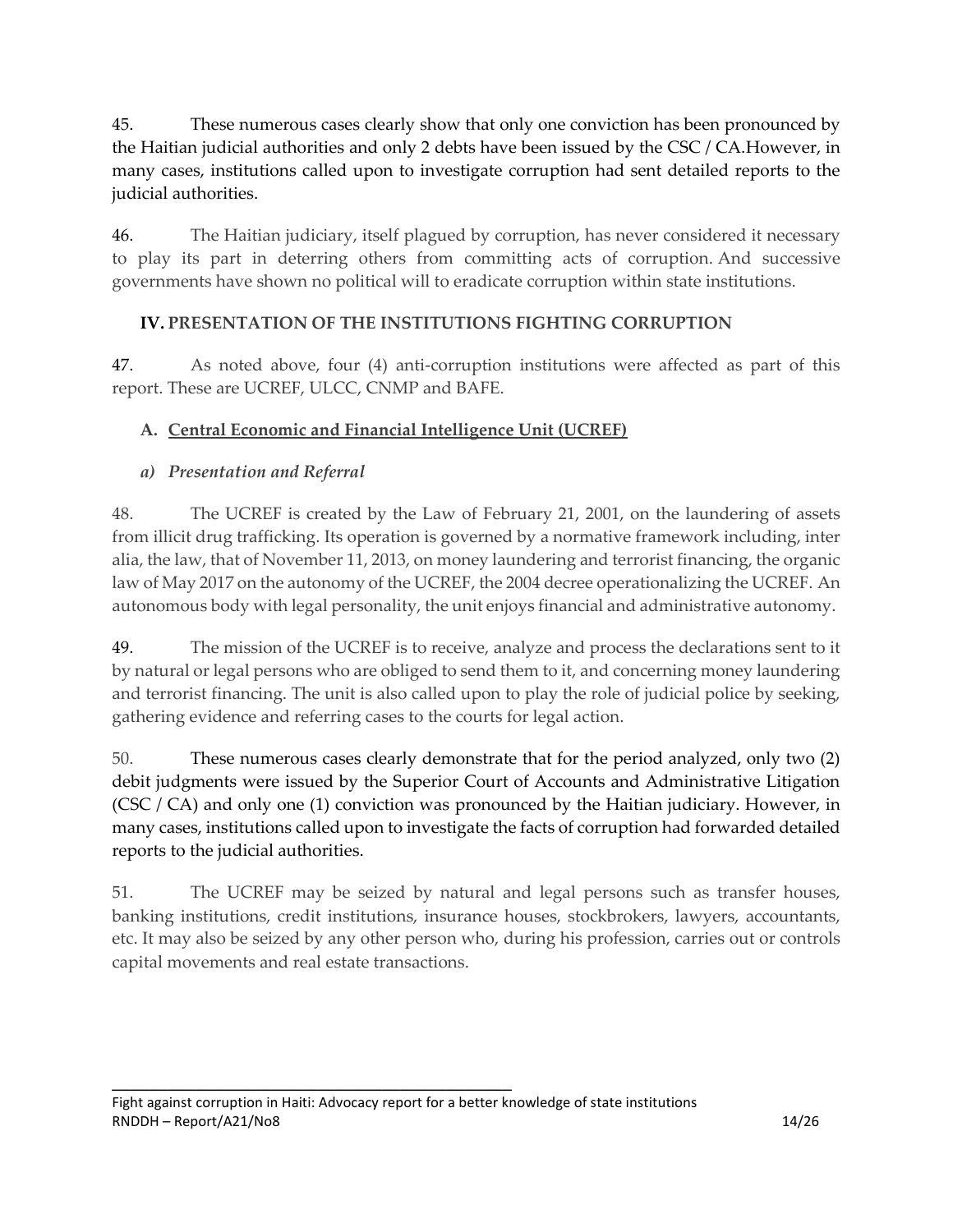## *b) Internal mechanisms Anti-corruption - Transparency and accountability - control and funding*

52. Internal anti-corruption mechanisms are set out in the UCREF Internal Regulations.

53. For transparency and accountability, UCREF has a Management Board. At the end of each financial year, the Ministry of Economy and Finance is required to submit an activity and expenditure report and its planning for the following financial year. An inventory report is submitted annually to the Superior Court of Auditors and Administrative Disputes (CSC/CA).

54. There is no control and funding mechanism, all of which is provided by the Ministry responsible for the unit. Nevertheless, the UCREF has a risk management plan and rules of procurement procedures for the institution, based on compliance with public accounting principles.

# *c) Knowledge of UCREF by citizens*

55. Very few of the people we met said they were used to hearing about UCREF on the radio. However, they would hardly define the acronym or even state the scope of the UCREF.

# *d) UCREF Challenges*

56. The lack of training for UCREF staff, the lack of awareness of work among the members of society and the importance of the institution, the lack of financial means to carry out the work of the institution and the fact that the UCREF is neither independent nor present on the national territory constitute the major challenges of the institution.

# **B. Anti-corruption Unit (ULCC)**

# *a) Presentation and Referral*

57. The Anti-Corruption Unit (ULCC), an administrative body under the supervision of the Ministry of Economy and Finance, was created by the decree of 8 September 2004.

58. The legal framework for the operation of the ULCC is composed among others of the decree, the Law of February 12, 2008, on the declaration of Heritage, the Law of March 14, 2014, on the prevention and repression of corruption, the Law of August 29,1912, on the Extradition of Fugitive Criminals and the Inter-American and United Nations Conventions Repressing Corruption, ratified by Haiti.

59. The mission of the ULCC is to combat corruption and its manifestations in all its forms within the public administration. In this sense, it is called to protect public and collective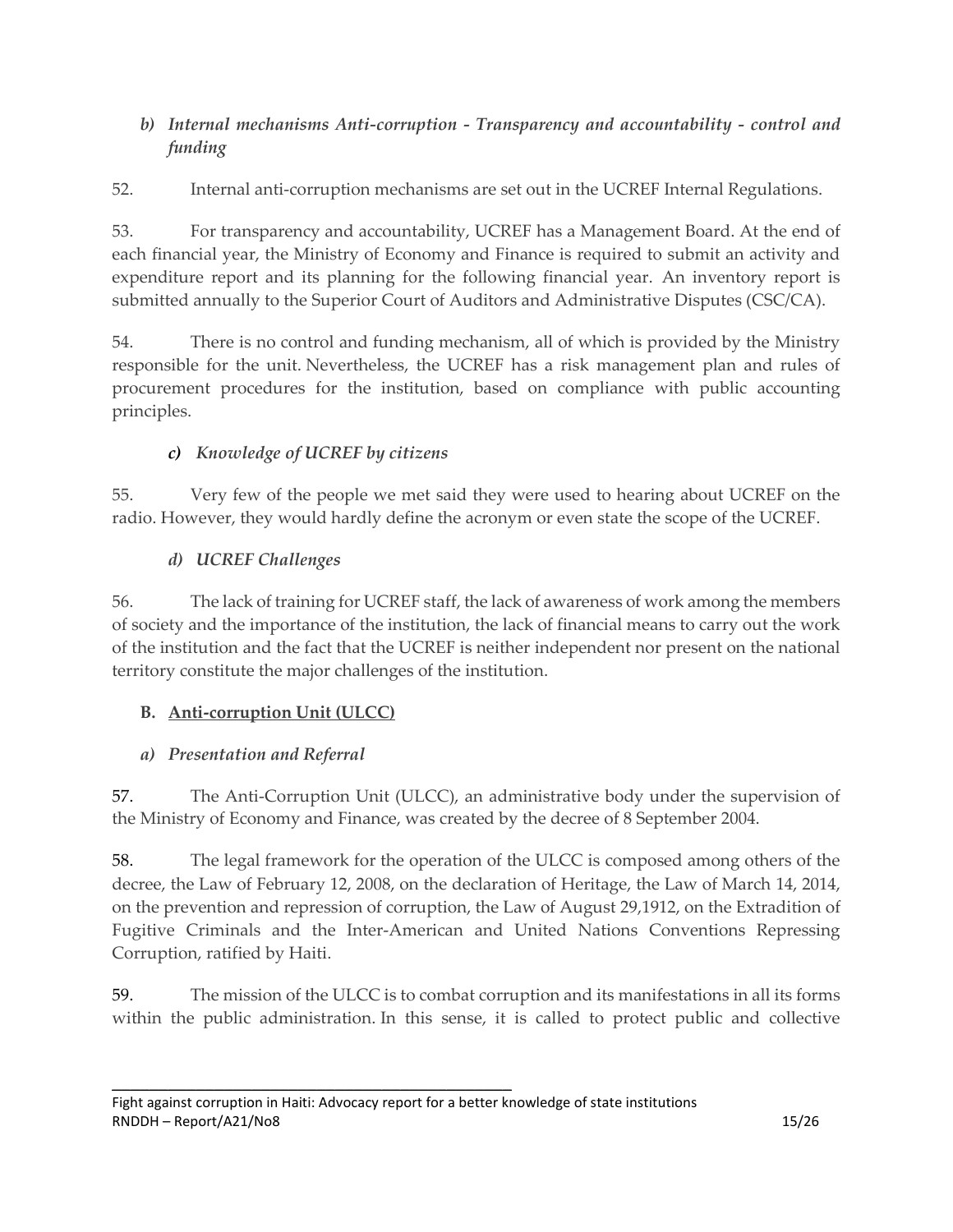property, to promote transparency in the management of public affairs, to establish a climate of trust to promote private investment and to moralize public administration and public life in general. It must also participate in the definition of a strategy to fight corruption in Haiti and look at contracts relating to major infrastructure projects of the Haitian state.

60. The ULCC is seized by complaint lodged by any natural or legal person, to investigate suspected facts of corruption or any other similar offences.

61. To date, the RNDDH is waiting for a working meeting with the leaders of the ULCC to discuss with them the internal mechanisms Anti-corruption, Transparency and Accountability.

#### *b) Citizens' Awareness of ULCC*

62. Interviewees report that they often hear about ULCC on the radio. However, they say they feel that the unit is not working enough to fight corruption.

#### **C. Commission Nationale des Marchés Publics (CNMP)**

#### *a) Presentation and Referral*

63. The National Public Procurement Commission (CNMP) is created by the decree of December 3, 2004, establishing the rules applicable to the award of public works, supplies and services contracts. However, the Commission operates under the Law of June 10, 2009, laying down general rules on public procurement and public works concession agreements.

64. The normative framework of the CNMP includes the aforementioned decree and law, the Order specifying the modalities of application of the law laying down the general rules relating to public procurement and public works concession agreements, the Decree determining the organization and functioning of the National Public Procurement Commission, the Decree sanctioning the manual of procedures for the award of public contracts and contracts for the concession of works and public service and the Decree taken on May 25, 2012 fixing the thresholds for the award of public contracts and the intervention thresholds of the National Commission of Public Procurement (CNMP).

65. Present in the West, the North and the South, the CNMP's mission is to regulate and control the public procurement system and public works concession agreements. In this sense, the CNMP issues opinions, proposals or recommendations with a view to defining the public procurement policy. It also makes work tools available to contracting institutions and is called upon to propose a public procurement policy to the State authorities.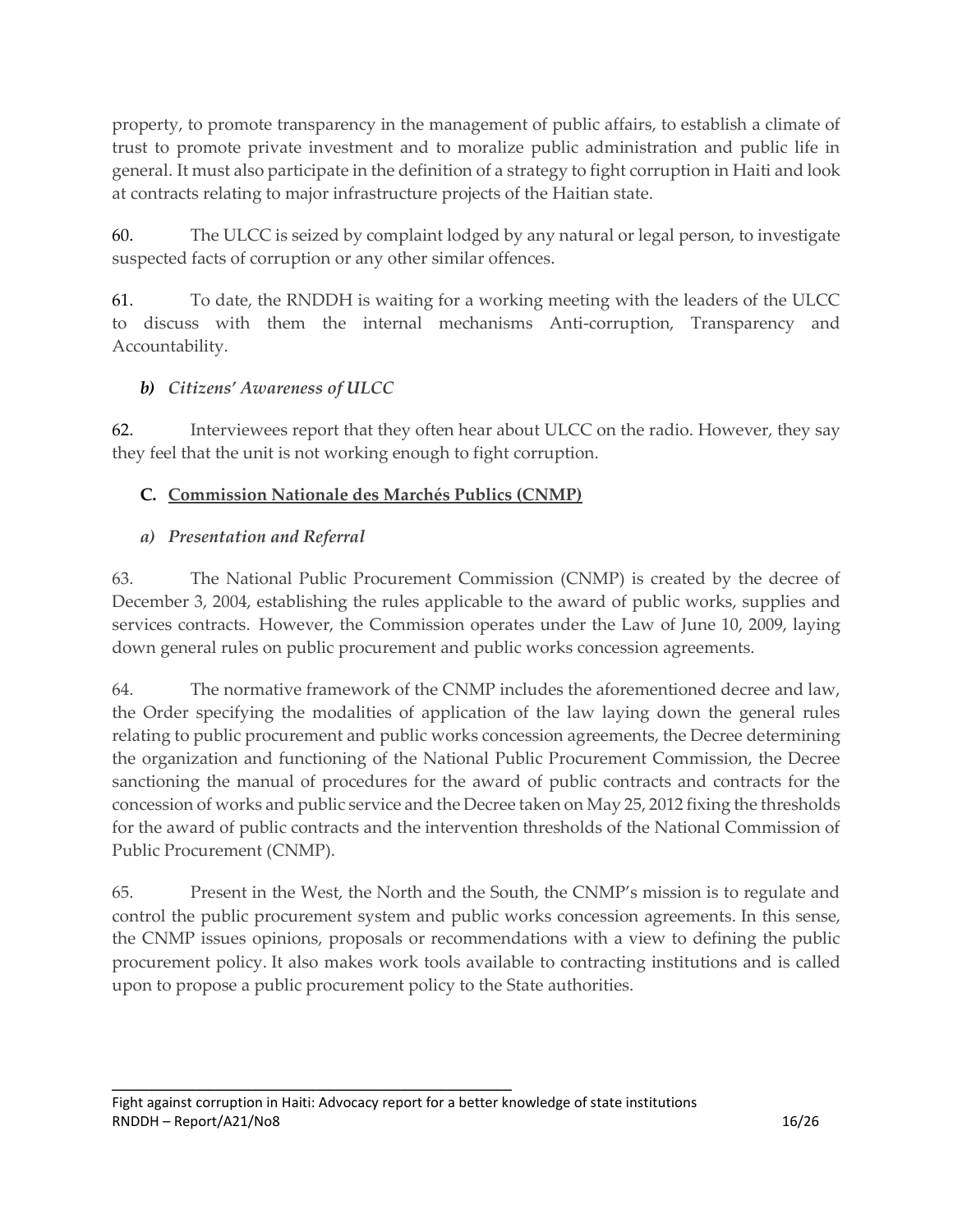66. The staff of the CNMP shall consist of one hundred and six (106) public officials, nine (9) of whom shall be contractors.

67. The CNMP is seized by the Contracting Authority, who sends a copy of the bids received. Its control is both a priori and a posteriori. It may impose sanctions against noncompliant tenderers and contract holders by excluding them from public procurement, withdrawing or repealing validation. And, against the offending officials, it may order their replacement, their temporary or permanent exclusion from the monitoring or controls of public contracts and transfer their files to the judicial authorities.

## *b) Internal mechanisms Anti-corruption – Transparency and accountability – Control and funding*

68. The code of ethics applicable to civil servants, all legal texts referring to these mechanisms and Title 5 of the Law of 10 June 2009 laying down rules to combat corruption in the public procurement system, are used as an internal anti-corruption mechanism.

69. For transparency and accountability, the CNMP has coordination.

70. Control mechanisms are set by the rules and procedures for awarding public contracts.

# *c) Citizens' Knowledge of the CNMP*

71. The citizens interviewed have never heard of the CNMP.

# *d) CNMP Challenges*

72. The CNMP is having difficulty convincing the various departments and service delivery agencies to adopt the forward procurement plan, which is a major challenge.

73. In addition, the adoption of legislation requiring the various entities to submit their annual procurement proposals no later than October 31 of each year would help the CNMP in its work.

74. The revision of the legal operating framework and the creation of new directorates within the CNMP, including a communication directorate called to improve the services of this commission, are also considered challenges facing the CNMP.

# **D. Bureau of Financial and Economic Affairs (BAFE)**

# *a) Presentation and Referral*

75. The Bureau of Financial and Economic Affairs (BAFE) is a specialized entity under the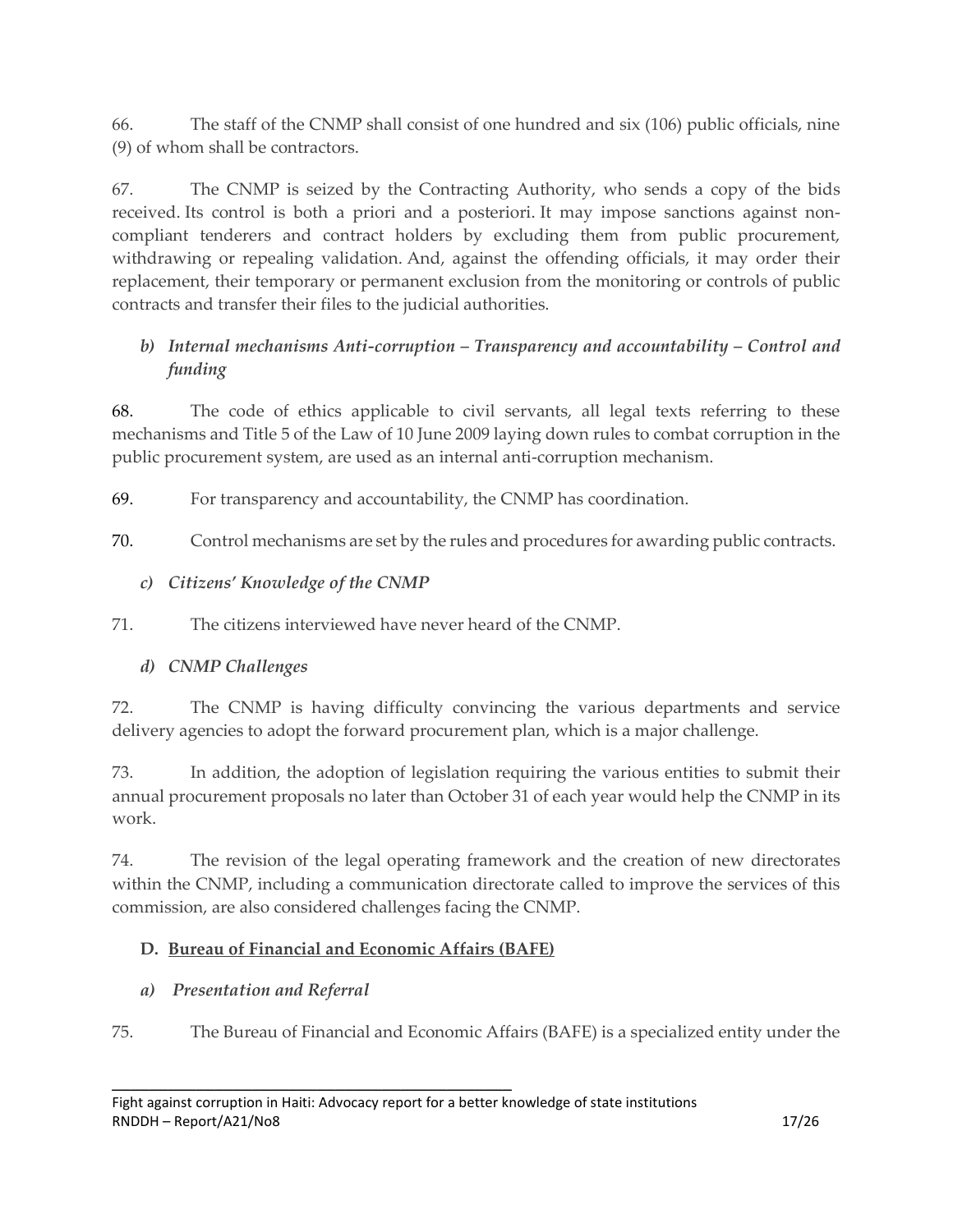supervision of the Central Directorate of the Judicial Police (DCPJ) itself created by the Law of 29 November 1994 creating, organization and operation of the National Police of Haiti (PNH), establishing the DCPJ.

76. In order to better understand the role of the BAFE, it should be recalled that the DCPJ's remit is to observe offences under criminal law, to establish the circumstances and to gather the evidence and to search for the perpetrators. The DCPJ also fights against smuggling, financial and economic crimes as well as illicit drug trafficking. And the BAFE is particularly responsible for investigating financial and economic crimes, finding those involved and referring them to the judicial authorities for legal action.

77. BAFE does not have framework legislation.

78. The BAFE staff consists of thirty-one (31) police officers who are investigators and twenty (20) civilian employees, who are themselves contractors.

79. In the same way as the DCPJ, the BAFE is seized by a commission rogatory of the investigating judge or a delegation of competence of the Government Commissioner. The BAFE can also self-regulate and investigate economic and financial crimes, allowing any natural or legal person to file a complaint. And to do its job, the BAFE has an anti-corruption unit, an anti-money laundering brigade, a financial investigation service and an economic investigation service, through which it receives complaints and denunciation from natural and legal persons.

# *b) Internal mechanisms Anti-corruption - Transparency and accountability - control and funding*

80. The BAFE does not have its own internal regulations or anti-corruption mechanism. Being an entity of the DCPJ, it is administered by the Directorate General of the PNH. However, upon integration, police officers undergo a polygraph test consisting of a lie detector. Those who fail are not allowed to join the BAFE.

81. For transparency and accountability, BAFE has a Management Board. It is required to submit a report of activities and expenditures as well as a planning document at the end of each fiscal year, to the Ministry of Economy and Finance, through the Directorate General of the PNH.

82. For control and funding mechanisms, the BAFE does not have a risk management plan. The BAFE also has no own operating budget.

## *c) Citizens' Awareness of BAFE*

83. The citizens met do not know about BAFE. They have never heard of it.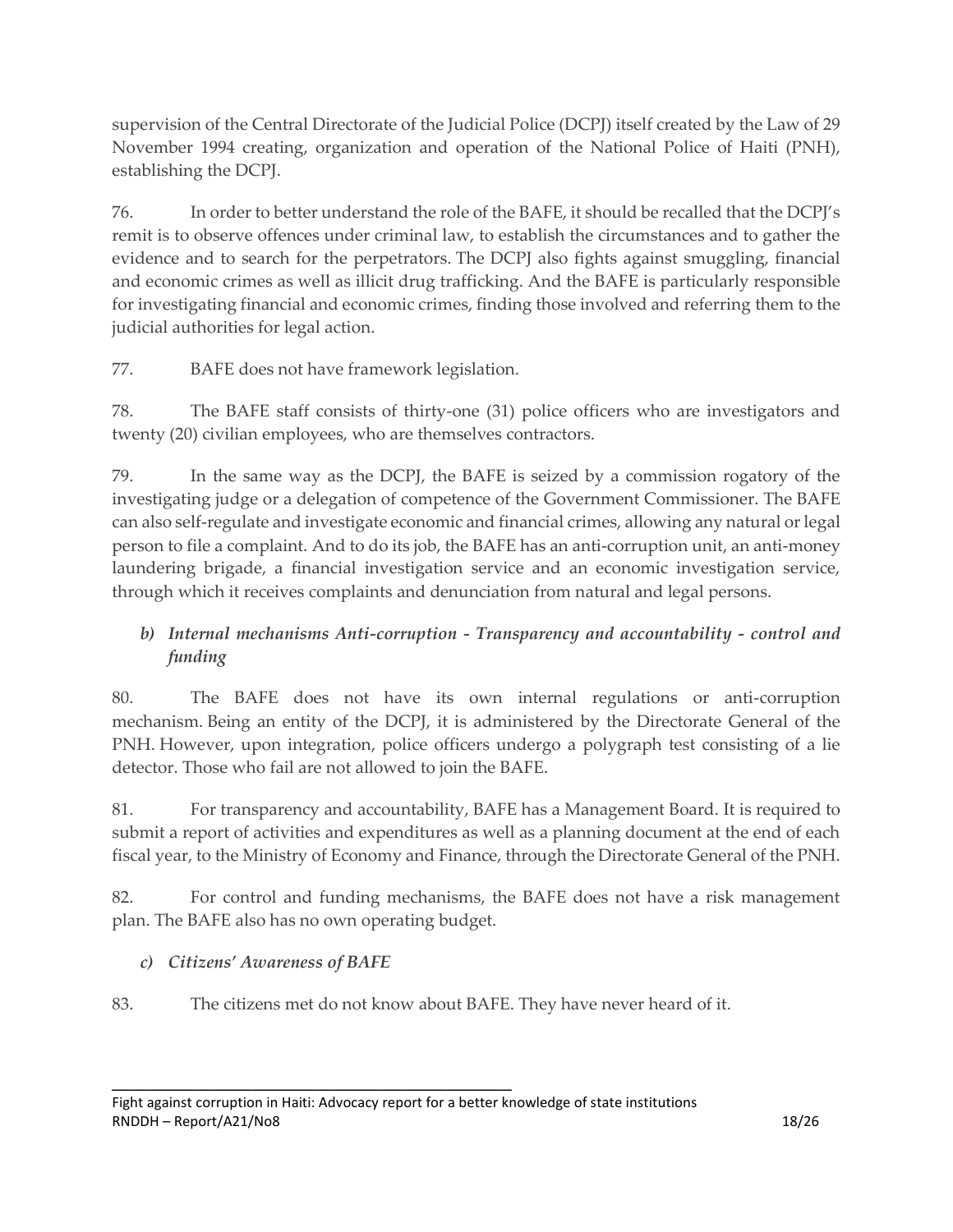#### *d) BAFE Challenges*

84. Today, BAFE does not have framework legislation. Nor does it have an investment policy. Consequently, the budgetary constraints of the BAFE are supported by the Directorate General of the PNH. However, BAFE is a financially autonomous institution. Achieving autonomy for BAFE is a challenge.

85. Nor does BAFE have decentralized services, nor is it operational at the regional level. And the antennas planned for the ports and airports of the country are not yet in place, which limits the work of this specialized cell of the DCPJ.

## **V. PRESENTATION OF INSTITUTIONS PROVIDING DIRECT SERVICES TO THE POPULATION**

86. Four (4) other institutions providing direct services to the Haitian population were also monitored. These are the Directorate General of Taxes (DGI), the Office of Insurance Vehicles Against Third Parties (OAVCT), the National Office of Old Age Insurance (ONA) and the Directorate of Immigration and Emigration.

## **A. Directorate-General for Taxation (DGI)**

## *a) DGI Presentation*

87. The Directorate General of Taxes (DGI), under the supervision of the Ministry of Economy and Finance is created by the law of June 6, 1924, establishing the General Administration of Contributions. However, its current name and operating framework are laid down by the Law of September 29,1987.

88. The DGI is a decentralized organization set up to collect taxes for the benefit of the Haitian government. Consequently, its mission is mainly to contribute to the implementation of the State's fiscal policy.

89. The DGI represents the Haitian State in justice both by asking and defending and it offers its services directly to taxpayers: final tax declaration, tax number for natural and legal persons, passport fees, taxes of legalization of documents, Patent, certificate of good life and morals, trademark etc.

90. DGI staff consists of more than two thousand (2,000) public officials. And, as needed, other resources may be requested for a limited time.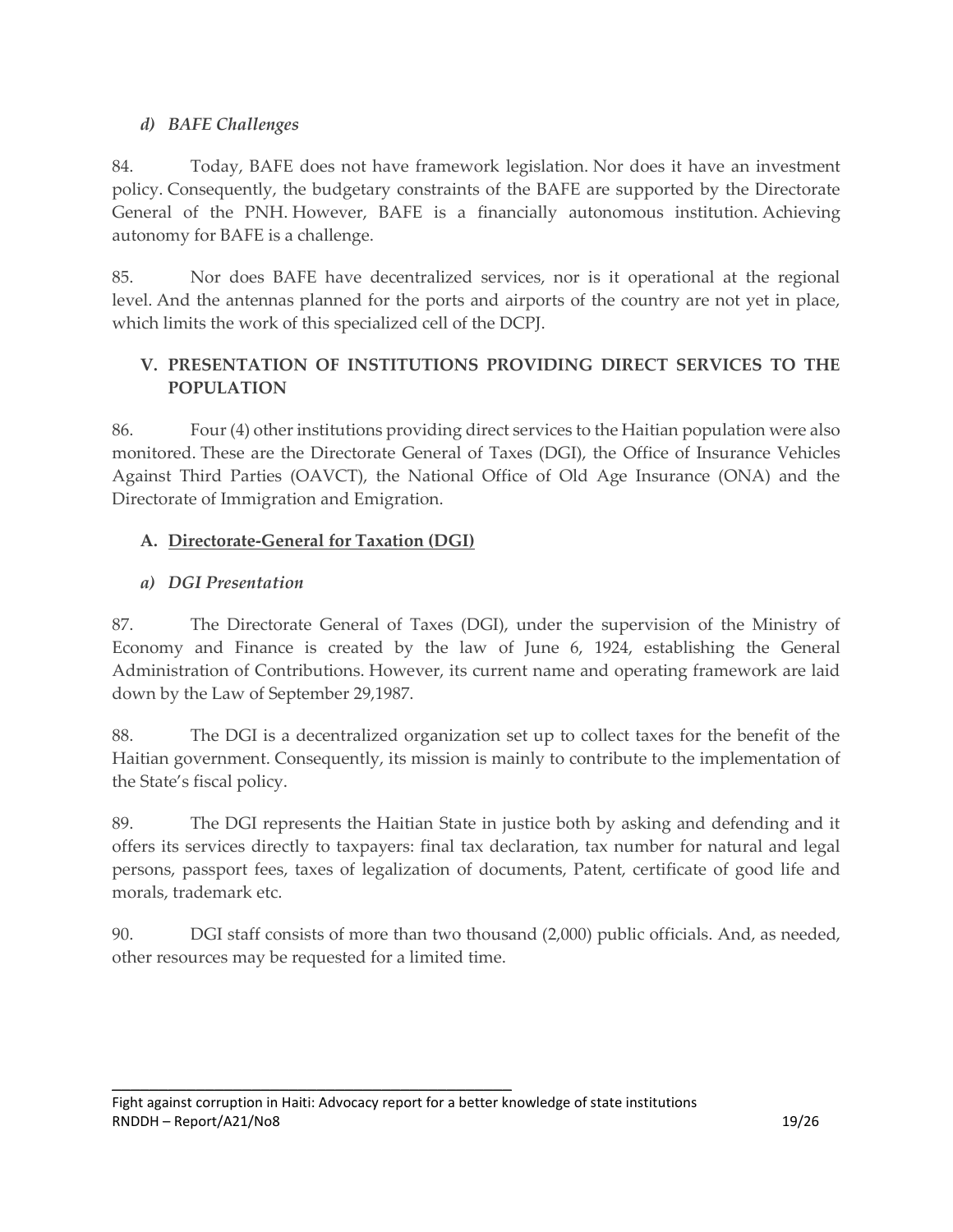## *b) Taxpayers' Perception of DGI*

91. For some taxpayers, DGI collects revenue for the country. For others, it is only a state institution called upon to provide a direct service to citizens.

92. Many believe that the reception of taxpayers in the various offices of the DGI is organized in such a way that it promotes the presence of the racketeers on the premises. Indeed, already around the offices of the DGI, people who do not work in the box and who have teamed up with employees to extort money from taxpayers, approach anyone who visits DGI and promises to provide them with support or express service. Thus, for a tax number whose fee is fixed at two hundred and fifty (250) gourdes, a taxpayer will be asked two hundred and fifty (250) gourdes more, for simple services or seven hundred and fifty (750) gourdes more, for an express service.

93. Information is not available and there is no hospitality to accompany taxpayers. The different spaces where taxpayers must go to claim the services they need are not indicated or are very little indicated. Thus, the reception of taxpayers is left to the racketeers. Many of them are rude and aggressive with taxpayers.

94. In addition, services are very slow. As a result, taxpayers who decide not to pay a racketeer risk spending the day or even having to come back.

95. Some taxpayers consider DGI to be a messy and corrupt institution. Others believe that the staff recruited has no competence and seems to have been favored based on its political connections.

96.The officials, aware of the presence of the snowshoers having decided not to intervene to regularize the situation, the taxpayers with whom the RNDDH talked believe that the institution tolerates corruption blithely.

#### *c) Employee perception of DGI*

97. Employees did not want to share their perception of the box with the RNDDH.

#### *d) DGI Challenges*

98. The provision of clear information to taxpayers on available services and rates, the establishment of a reception desk and the eradication of snowshoeing at DGI offices will help improve services to the public. In addition, the training of employees and the adoption of a new framework law for the operation of the DGI are also challenges faced by this institution.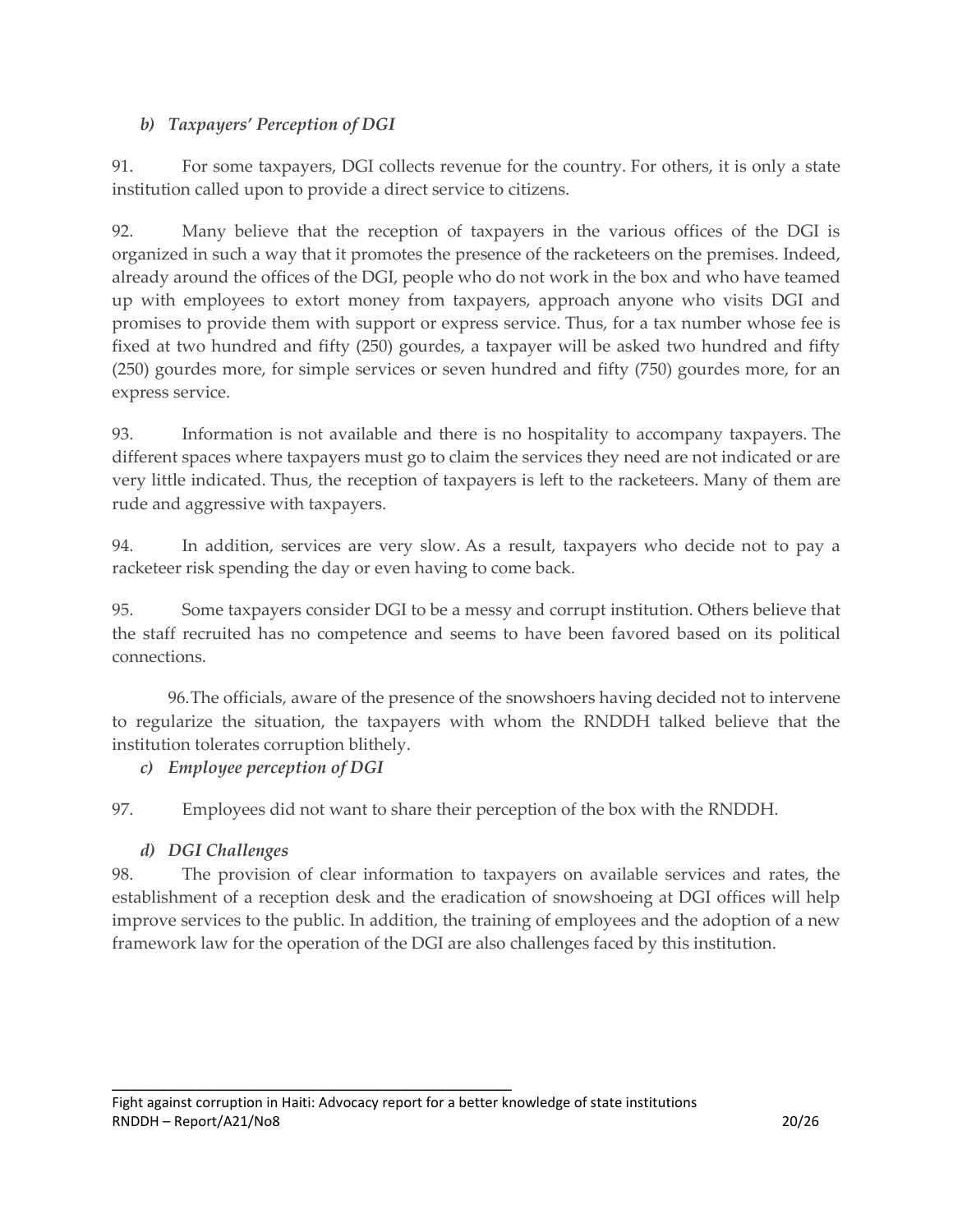## **B. Office d'Assurance Véhicules Contre Tiers (OAVCT)**

#### *a) Presentation of the OAVCT*

99. The Office d'Assurance Véhicules Contre Tiers (OAVCT) was set up under the Decree of September 21, 1967, which makes car insurance against third parties, an obligation and thereby the protection of persons particularly exposed to the risks of motor traffic, to the rank of public safety.

100. Its legal framework is composed of the decree of June 8, 1964, making car insurance against third parties, an obligation, of the law of June 21, 1967, granting to the commercial bank of Haiti S.A. the exclusive privilege to exercise the powers of the insurance company against third parties for non-performance of the obligations towards the Haitian State; Decree of September 21, 1967, establishing the Office of Vehicle Insurance Against Third Parties.

101. The mission of the OAVCT is to protect and secure road users, pedestrians and vehicles. Therefore it requires insurance coverage for all vehicles operating on the national territory.

102. With a presence on the national territory, the OAVCT has one thousand one hundred and fifty-three (1.153) employees and contractors.

#### *b) Taxpayers' Perception of the OAVCT*

103. Taxpayers met at the OAVCT's premises believe that the services provided on-site by this institution operate quickly. However, when accidents occur, reporting and compensation services are too slow. They also denounce the fact that employees of the OAVCT agree to be approached by racketeers or to collect amounts higher than the required rates.

#### *c) Employee Perception of the OAVCT*

 $\mathcal{L}=\{1,2,3,4,5\}$  , we can also the set of  $\mathcal{L}=\{1,3,4,5\}$ 

104. Even if the evidence is difficult to produce, some employees met with claim that persistent rumors circulate about the involvement of the current management of the OAVCT in acts of corruption.

105. They believe that since the arrival of the team in place, strategic changes have been made to divert the funds raised. For example, it was ordered to stop transferring the box's collections to the National Credit Bank (NBC) as was done in the past. The funds collected must remain on site to be recovered by the central office. Since this new decision, the box is increasingly irregular in the payment of wages. In addition, according to them, cheques are regularly diverted from accident management.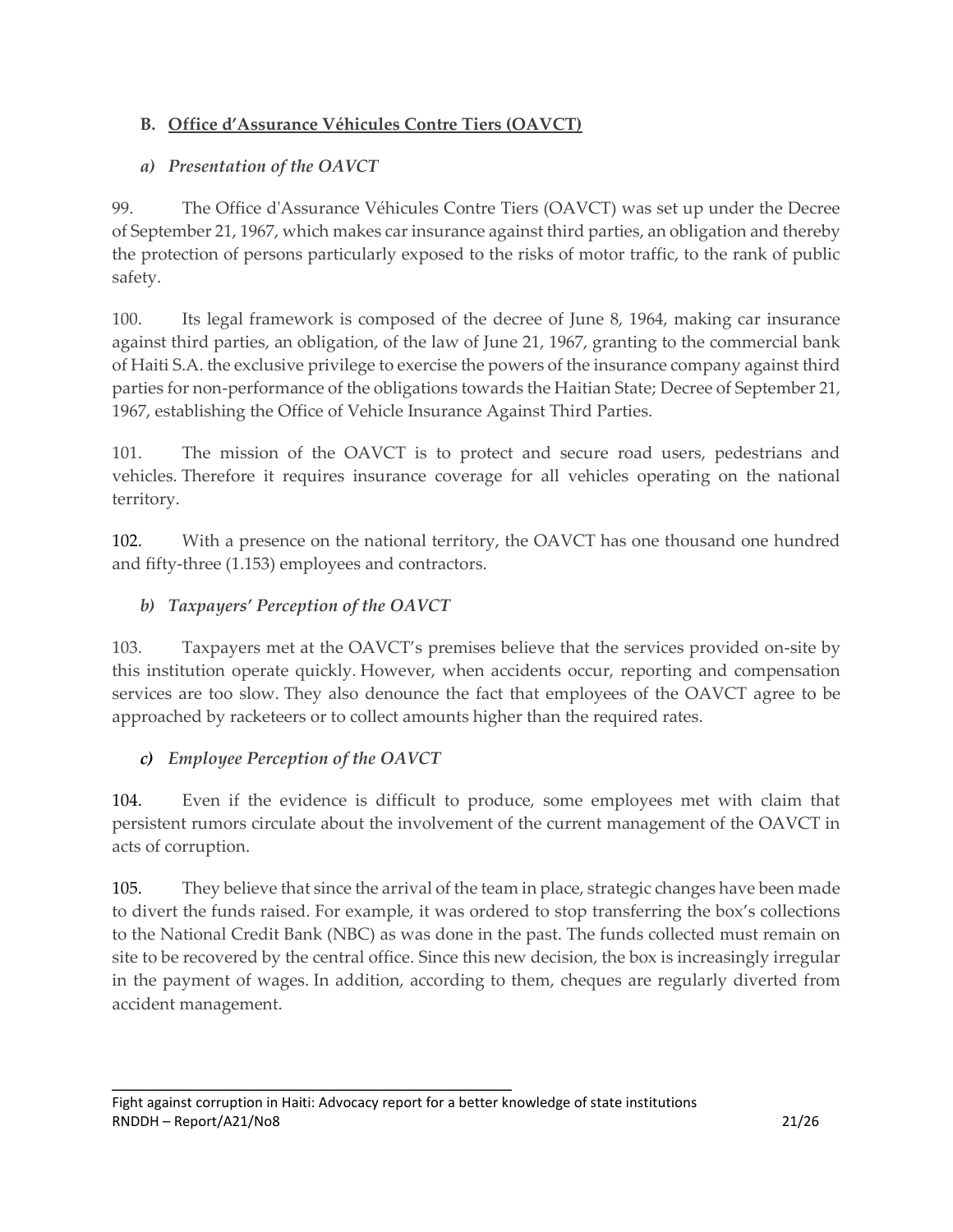106. Some also denounce the irregular transfer of employees to key positions. Similarly, many feel they are not entitled to raise the thorny issue of pay. As soon as they agitate the wage adjustment, the contractors are simply revoked, and the employees are transferred against their will or simply revoked.

107. Officials were also replaced by relatives of the current director, Sieur Fritzner BERNADEL and members of the union who had formed an alliance with him, in the context of the resolution of the crises that shook the OAVCT.

108. According to officials of the OAVCT, it is because of the numerous problems in fuel supply and safety that many drivers and vehicle owners were unable to come to renew their insurance, this has resulted in recurring delays in the payment of salaries.

109. Finally, the employees met denounce the fact that many scandals of theft (Croix-des-Bouquets), misappropriation of funds, favoritism, misappropriation of assets of the OAVCT (Tabarre) to the benefit of political activists, have made headlines without resulting in the conviction of indexed persons.

## *d) Challenges of the OAVCT*

110. Providing quality service and eradicating the racketeer phenomenon are the main challenges of the OAVCT.

#### **C. Office National d'Assurance Vieillesse (ONA)**

#### *a) Presentation of the ONA*

111. The Office National d'Assurance-Vieillesse (ONA) is an autonomous directorate of public administration created under the Law of August 28,1967. Its mission is to provide public and private sector employees with benefits to compensate for the services provided during the productive years of their lives.

112. The legal framework of the ONA includes, in addition to the law which created it, the law of October 10,1949 which constitutes a first on social insurance, the decree of November 8, 1965, on compulsory old age insurance and the law of August 25,1971, establishing a branch of Savings and Loans.

113. Today, the ONA has fifteen (15) communal offices across the national territory that serve to offer services and products to insured persons.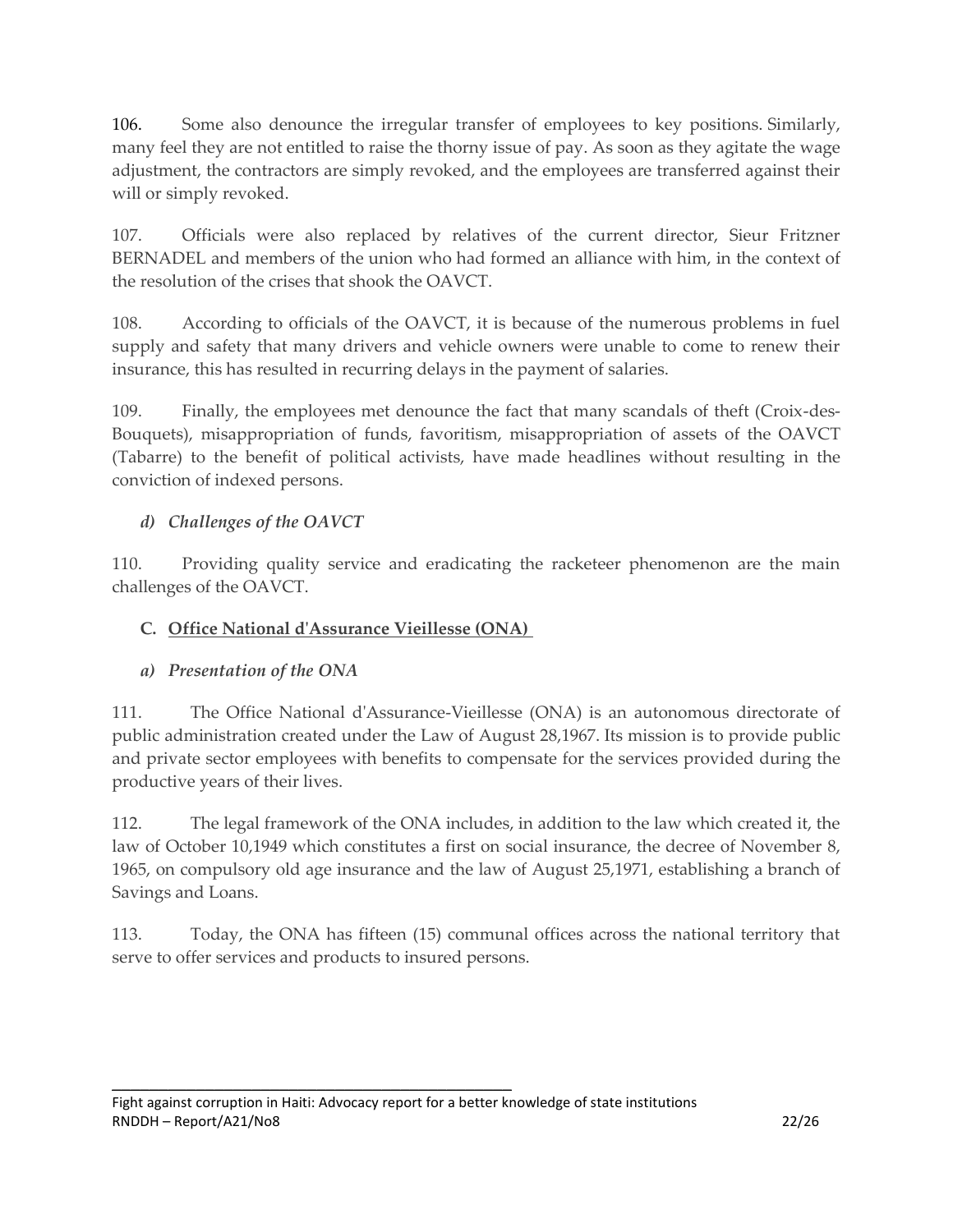## *b) Collection of ONA by insured persons*

114. For many policyholders, the ONA is an institution that looks after insurance and pensions while providing loans to people who contribute. However, when they apply for loans on their contributions, they find it difficult to receive the money. Service is excessively slow. And because they often hear on the radio about huge amounts of money borrowed by large entrepreneurs, they have the perception that loan applications are more easily granted to the welloff rather than to the middle class or the masses.

# *c) Employee Perception of ONA*

115. According to several employees, the ONA is perceived as a corruption-promoting institution. If today it is not as flagrant as before, however, this corruption manifests itself in several forms and at several levels.

116. According to several employees, the ONA is perceived as a corruption-promoting institution. If today it is not as flagrant as before, however, this corruption manifests itself in several forms and at several levels.

117. Overcharging, for example, is very common. In addition, some of the technicians of the Superior Court of Auditors and Administrative Disputes (CSC/CA) placed in the boxes of the ONA to ensure compliance and compliance with procedures in public procurement, are denounced by employees- They believe they are turning a blind eye and are targeting irregular contracts. They receive in return undue percentages.

118. At the level of legal services, the employees also believe that some lawyers arrange with business owners who owe a lot of money to the ONA and erase their debts for bribes. Thus, influence peddling, complicity and acts of embezzlement against the institution are legion.

119. On the other hand, while some claims have been considered by the new Director General a.i. of the ONA, other problems remain unresolved. They mainly concern the reinstatement of the debit card for employees, with a revised increase, the granting of promotions to employees, particularly those working in the regions.

## *d) ONA Challenges*

120. Making employers regularly pay the contributions of their employees, making all state institutions contribute, sharing information with insured persons and improving services are the challenges facing the ONA. In addition, personnel must be qualified and above all disciplined.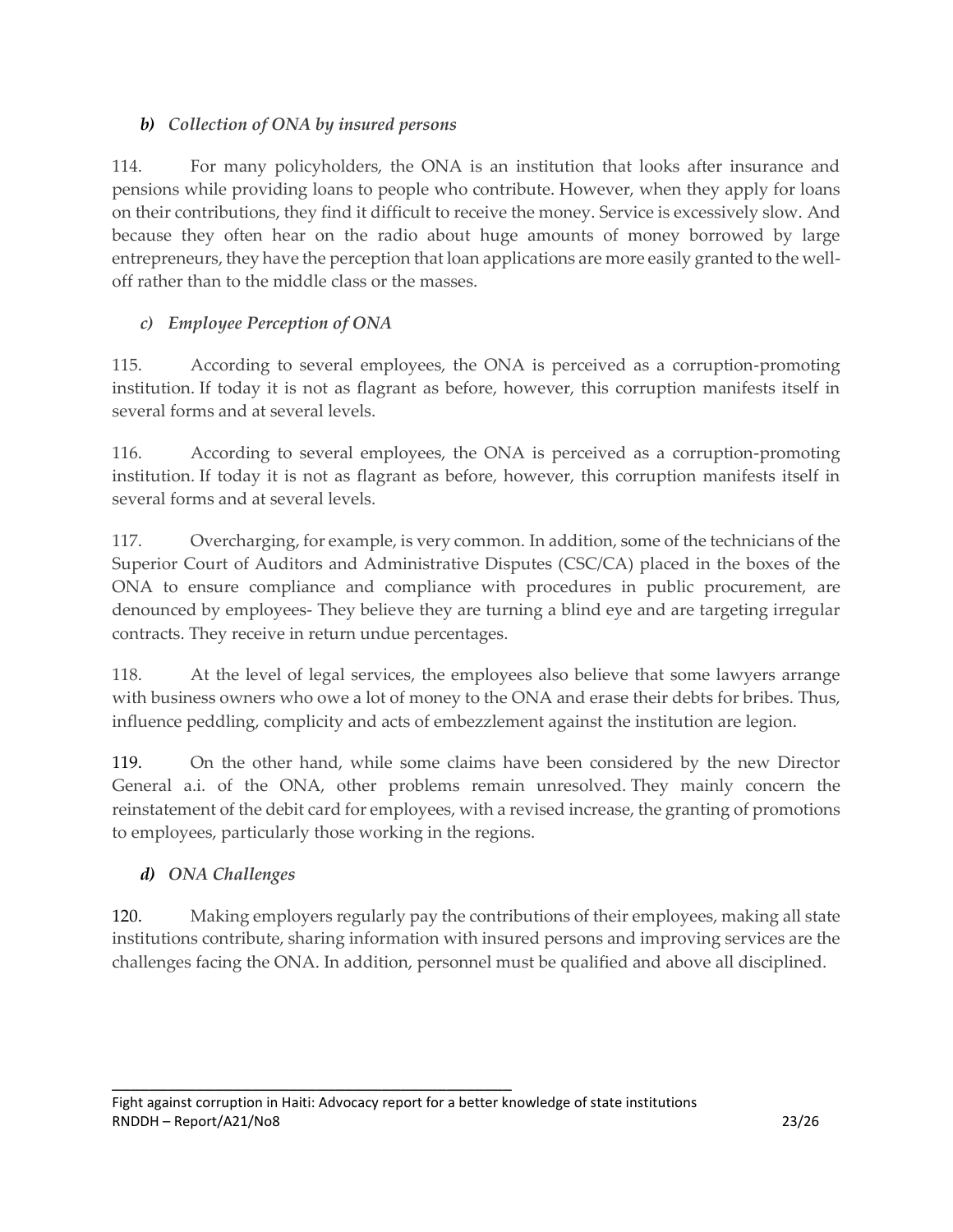## *D.* **Directorate of Immigration and Emigration**

## *a) Presentation by the Directorate of Immigration and Emigration*

121. The Directorate of Immigration and Emigration is an entity of the Ministry of the Interior and Territorial Collectivities, itself created in favor of the Decree of May 17, 1990. The main task of the Directorate of Immigration and Emigration is to control migratory movements on the national territory.

#### *b) Perception of the Directorate of Immigration and Emigration by Citizens*

122. Poorly known, it is presented by several citizens as an entity solely responsible for providing passports to Haitians. And indeed, those who met in the Directorate of Immigration and Emigration presented themselves to claim this service.

123. They believe that it is easy for anyone to know the legal price of the passport since the amount is paid against receipt to the Directorate General of Taxes (DGI). However, it is because of the slowness of the service and the lack of information that they are forced to go through a racketeer.

124. Employees, in complicity with racketeers promise to expedite the service and deliver the document as quickly as possible. If some of them receive the money directly from the person claiming the service, others deal directly with agencies, against a substantial percentage. Finally, some others have for contact PNH agents who facilitate to their relatives and friends, fast services.

#### *c) Employee Perception of the Directorate*

 $\mathcal{L}=\{1,2,3,4,5\}$  , we can also the set of  $\mathcal{L}=\{1,3,4,5\}$ 

125. No employee of the Immigration and Emigration Directorate wanted to share his perception of how the box works.

## *d) Immigration and Emigration Management Challenges*

126. Slowness of the service, lack of information, corruption, too long a delay are the main difficulties encountered by the Directorate of Immigration and Emigration. Similarly, effective devolution of the services of this directorate is also a challenge.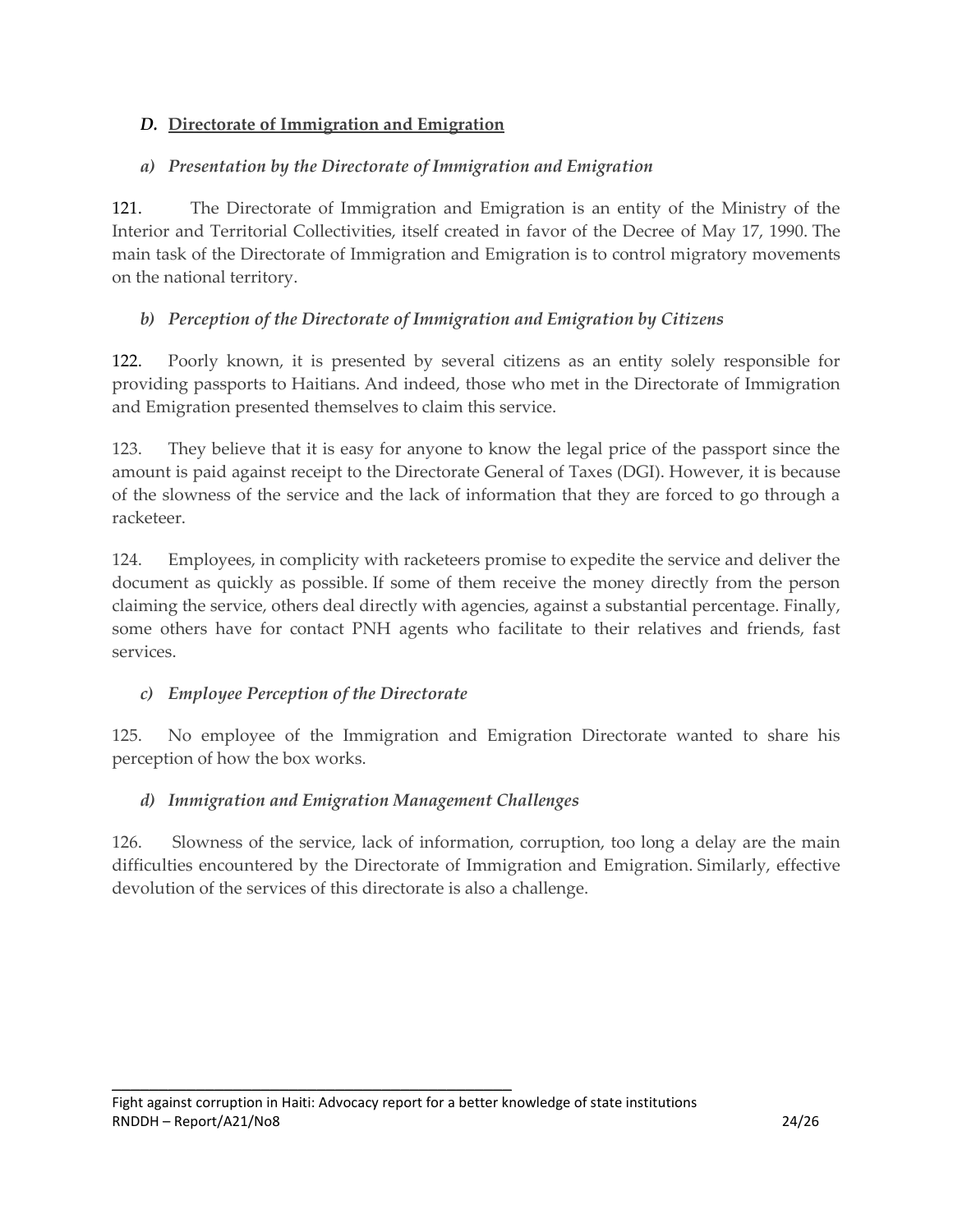#### **VI. COMMENTS AND RECOMMENDATIONS**

127. The monitoring of the eight (8) state institutions presented in this document reveals that corruption within the state remains and remains a scourge and that immediate measures must be taken to eradicate it.

128. The four (4) institutions called to fight corruption, which have been succinctly presented here, namely the UCREF, the ULCC, the CNMP and the BAFE, are little known by the company and their work is not at all disclosed. The RNDDH wants for proof the fact that many citizens met, could not even define the acronyms of these institutions.

129. UCREF, ULCC, CNMP and BAFE do not fight corruption sufficiently. The RNDDH believes that if this had been the case, the many racketeers who approach taxpayers at the doors of state boxes that provide direct services to the population, would not do so openly. This is one of the many reasons why it is difficult to give credit to anti-corruption bodies because, by not doing their work, they accept de facto, daily acts of corruption that tend to be considered normal or insurmountable by citizens.

130. The RNDDH also deplores the fact that the institutions called to fight corruption are not financially autonomous. They also do not have the means and tools necessary for an effective work: Lack of legal framework of operation, limited coverage in Port-au-Prince and some large cities in regions, lack of qualified staff, budgetary constraints, inability to force state institutions to comply with established regulations, etc. These are the challenges that these four (4) institutions face because they depend too much on their supervisory ministry or hierarchical authority.

131. It should also be noted that state authorities have chosen not to give these institutions free rein. The UCREF was recently distorted by the deceased President Jovenel MOÏSE, with the complicity of the 50th Legislature. The ULCC has always been under the control of the men in power. And, for their part, the BAFE and the CNMP were simply muzzled and confined to secondary roles when they should have been among the first institutions to turn to, the BAFE for judicial investigations related to acts of corruption, the CNMP, for a priori and/or posteriori control of public procurement procedures.

132. However, the RNDDH recognizes that the biggest blockage lies in the fact that the Haitian judiciary, itself very corrupt, has no desire to carry out exemplary trials in order to convict people indexed in acts of corruption. A zoom on the various scandals registered over the past 20 years, that have splashed different entities of the State proves it: only one conviction has been pronounced by the Haitian judicial authorities and only 2 debts have been issued by the CSC / CA.